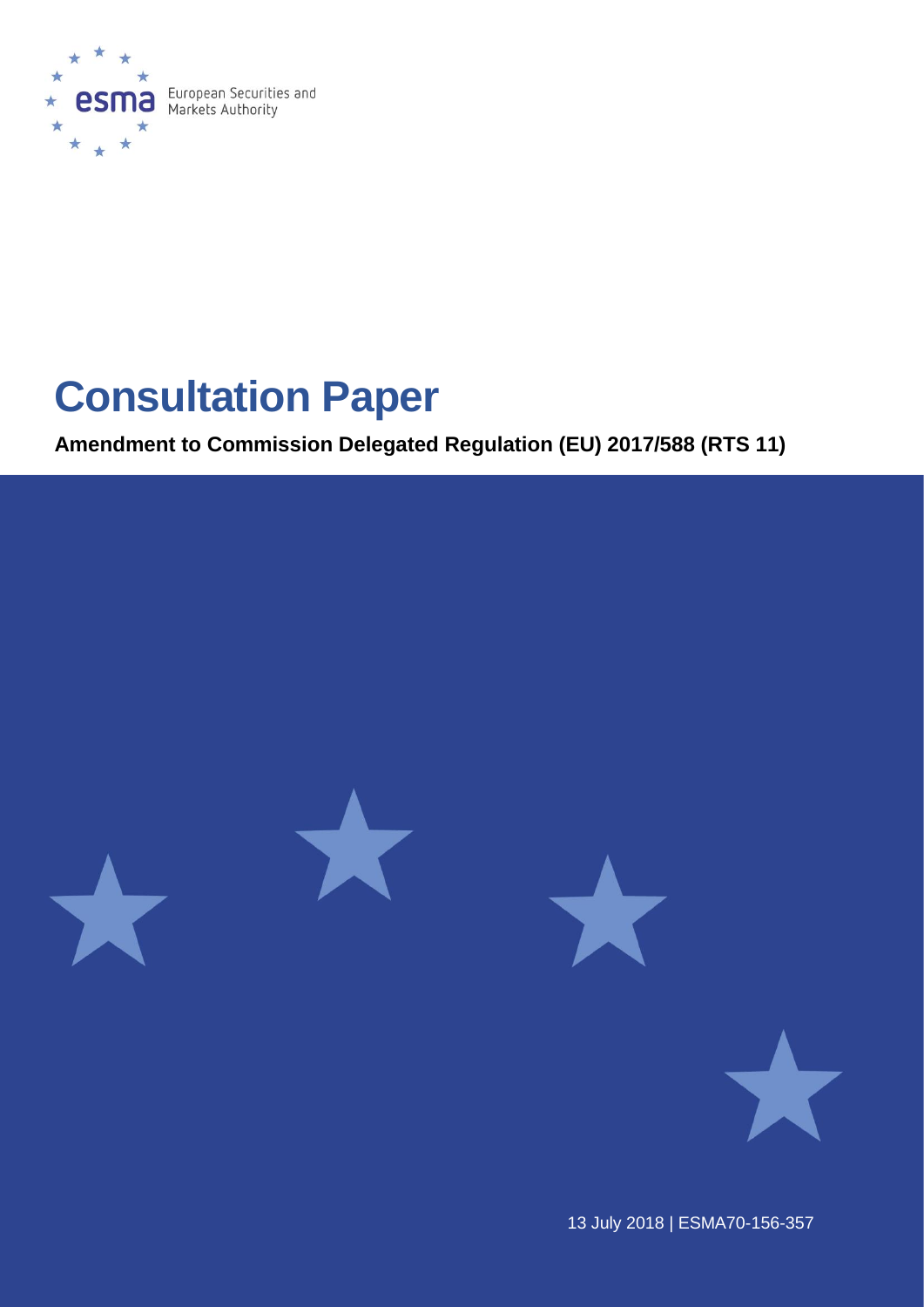

13 July 2018 ESMA70-156-357

### **Responding to this paper**

ESMA invites comments on all matters in this paper and in particular on the specific questions summarised in Annex 1. Comments are most helpful if they:

- respond to the question stated;
- contain a clear rationale; and
- describe any alternatives ESMA should consider.

ESMA will consider all comments received by **7 September 2018.** 

All contributions should be submitted online at [www.esma.europa.eu](http://www.esma.europa.eu/) under the heading 'Your input - Consultations'. Please follow the instructions given in the document 'Reply form for the MiFID/MIFIR Consultation Paper' also published on the ESMA website.

#### **Publication of responses**

All contributions received will be published following the close of the consultation, unless you request otherwise. Please clearly and prominently indicate in your submission any part you do not wish to be publically disclosed. A standard confidentiality statement in an email message will not be treated as a request for non-disclosure. A confidential response may be requested from us in accordance with ESMA's rules on access to documents. We may consult you if we receive such a request. Any decision we make not to disclose the response is reviewable by ESMA's Board of Appeal and the European Ombudsman.

#### **Data protection**

Information on data protection can be found at [www.esma.europa.eu](http://www.esma.europa.eu/) under the heading [Legal](http://www.esma.europa.eu/legal-notice)  [Notice.](http://www.esma.europa.eu/legal-notice)

#### **Who should read this paper**

All interested stakeholders are invited to respond to this consultation paper. This consultation paper is primarily of interest to trading venues offering trading in equity instruments but responses are also sought from any other market participant which might be impacted by the proposals contained in this document including investment firms, trade associations and industry bodies, as well as institutional and retail investors.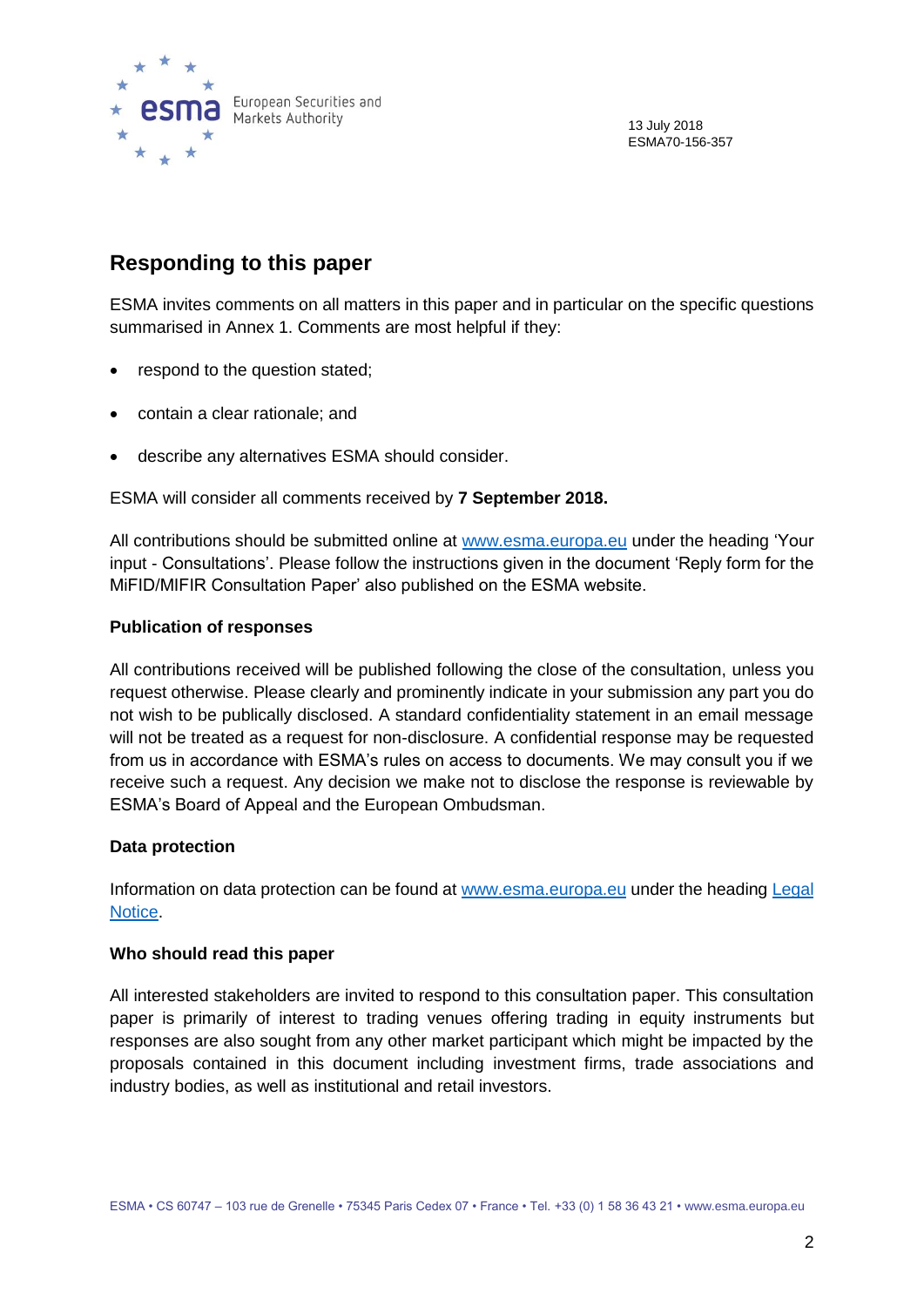

# **Table of Contents**

| $\mathbf 1$           |     |                                                                                  |  |
|-----------------------|-----|----------------------------------------------------------------------------------|--|
|                       | 1.1 |                                                                                  |  |
|                       | 1.2 | Reported evidence of the competitive impact on EU TVs and remedial actions taken |  |
| $\mathbf{2}^{\prime}$ |     |                                                                                  |  |
|                       | 2.1 |                                                                                  |  |
|                       | 2.2 |                                                                                  |  |
| 3                     |     |                                                                                  |  |
|                       | 3.1 |                                                                                  |  |
|                       | 3.2 |                                                                                  |  |
|                       | 3.3 |                                                                                  |  |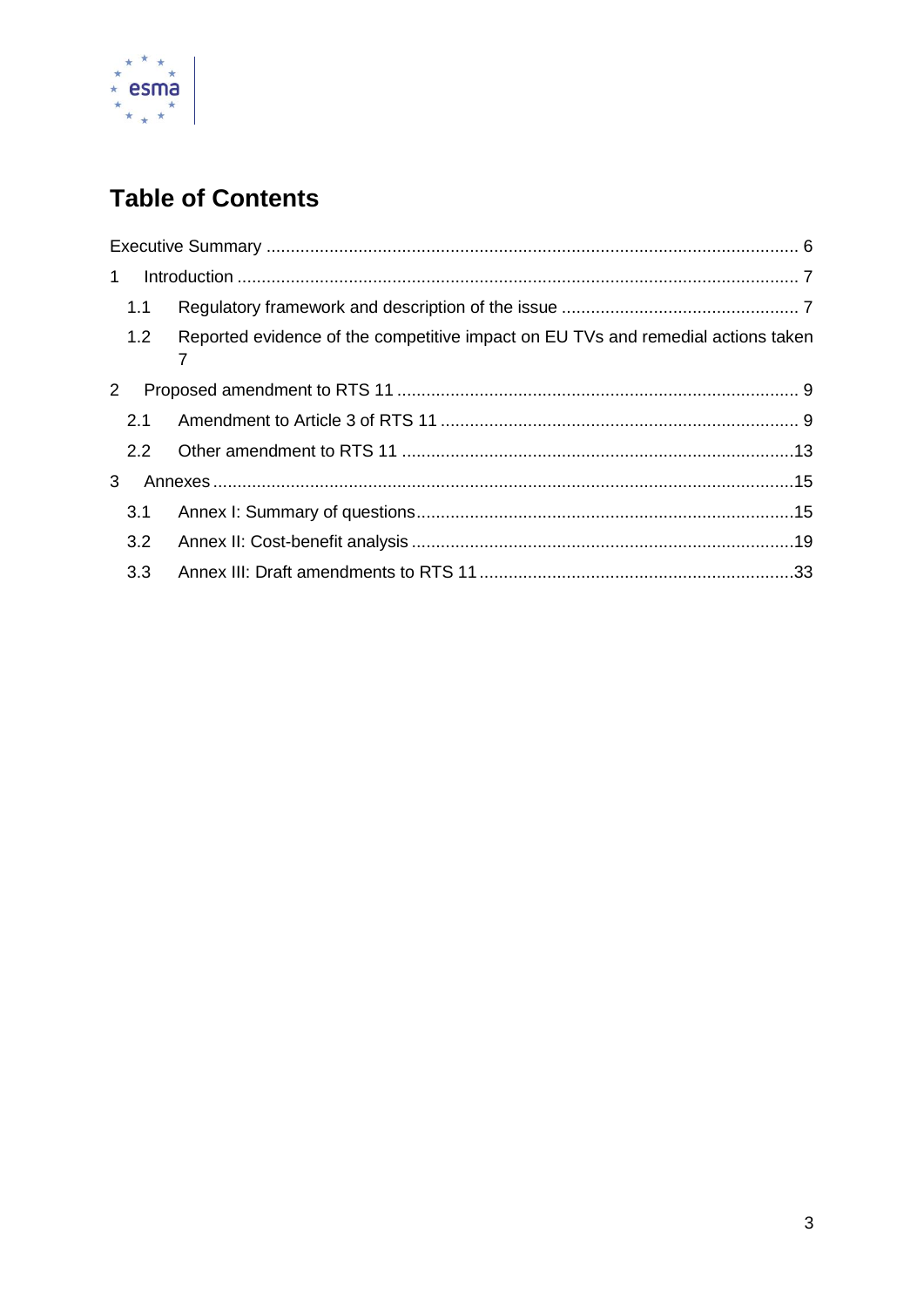

# **Acronyms used**

| СA                     | <b>Competent Authority</b>                                                                                                                                                                                                                                                                                                                                                                                                                                                                                                                                                                                           |
|------------------------|----------------------------------------------------------------------------------------------------------------------------------------------------------------------------------------------------------------------------------------------------------------------------------------------------------------------------------------------------------------------------------------------------------------------------------------------------------------------------------------------------------------------------------------------------------------------------------------------------------------------|
| <b>CP</b>              | <b>Consultation Paper</b>                                                                                                                                                                                                                                                                                                                                                                                                                                                                                                                                                                                            |
| <b>ESMA</b>            | <b>European Securities and Markets Authority</b>                                                                                                                                                                                                                                                                                                                                                                                                                                                                                                                                                                     |
| ETF                    | <b>Exchange Traded Fund</b>                                                                                                                                                                                                                                                                                                                                                                                                                                                                                                                                                                                          |
| EU                     | European Union                                                                                                                                                                                                                                                                                                                                                                                                                                                                                                                                                                                                       |
| <b>FITRS</b>           | <b>Financial Instruments Transparency System</b>                                                                                                                                                                                                                                                                                                                                                                                                                                                                                                                                                                     |
| MiFID I                | Directive 2004/39 of the European Parliament and of the Council of 21<br>April 2004 on markets in financial instruments amending Council<br>Directive 85/611/EC and 93/6/EEC and Directive 2000/12/EC of the<br>European Parliament and of the Council and repealing Council Directive<br>93/22/EEC                                                                                                                                                                                                                                                                                                                  |
| <b>MIFID II</b>        | Directive 2014/65/EU of the European Parliament and the Council of 15<br>May 2014 on markets in financial instruments and amending Directive<br>2002/92/EC and Directive 2011/61/EU (OJ L 173, 12.6.2014, p. 349)                                                                                                                                                                                                                                                                                                                                                                                                    |
| <b>MIFIR</b>           | Regulation (EU) No 600/2014 of the European Parliament and of the<br>Council on markets in financial instruments and amending Regulation<br>(EU) No 648/2012 (OJ L 173, 12.6.2014, p. 84)                                                                                                                                                                                                                                                                                                                                                                                                                            |
| <b>MiFIR Quick Fix</b> | Regulation (EU) No 2016/1033 of the European Parliament and of the<br>Council of 23 June 2016 amending Regulation (EU) No 600/2014 on<br>markets in financial instruments, Regulation (EU) No 909/2014 on<br>improving securities settlement in the European Union and on central<br>securities depositories (OJ L 175, 30.6.2016, p. 1)                                                                                                                                                                                                                                                                             |
| MTF                    | <b>Multilateral Trading Facility</b>                                                                                                                                                                                                                                                                                                                                                                                                                                                                                                                                                                                 |
| OTC                    | Over-the-counter                                                                                                                                                                                                                                                                                                                                                                                                                                                                                                                                                                                                     |
| <b>RTS</b>             | <b>Regulatory Technical Standard</b>                                                                                                                                                                                                                                                                                                                                                                                                                                                                                                                                                                                 |
| RTS <sub>1</sub>       | Commission Delegated Regulation (EU) 2017/587 of 14 July 2016<br>supplementing Regulation (EU) No 600/2014 of the European<br>Parliament and of the Council on markets in financial instruments with<br>regard to regulatory technical standards on transparency requirements<br>for trading venues and investment firms in respect of shares, depositary<br>receipts, exchange-traded funds, certificates and other similar financial<br>instruments and on transaction execution obligations in<br>respect of<br>certain shares on a trading venue or by a systematic internaliser (OJ<br>L 87, 31.3.2017, p. 387) |
| <b>RTS 11</b>          | Commission Delegated Regulation (EU) 2017/588 of 14 July 2016<br>supplementing Directive 2014/65/EU of the European Parliament and of<br>the Council with regard to regulatory technical standards on the tick size                                                                                                                                                                                                                                                                                                                                                                                                  |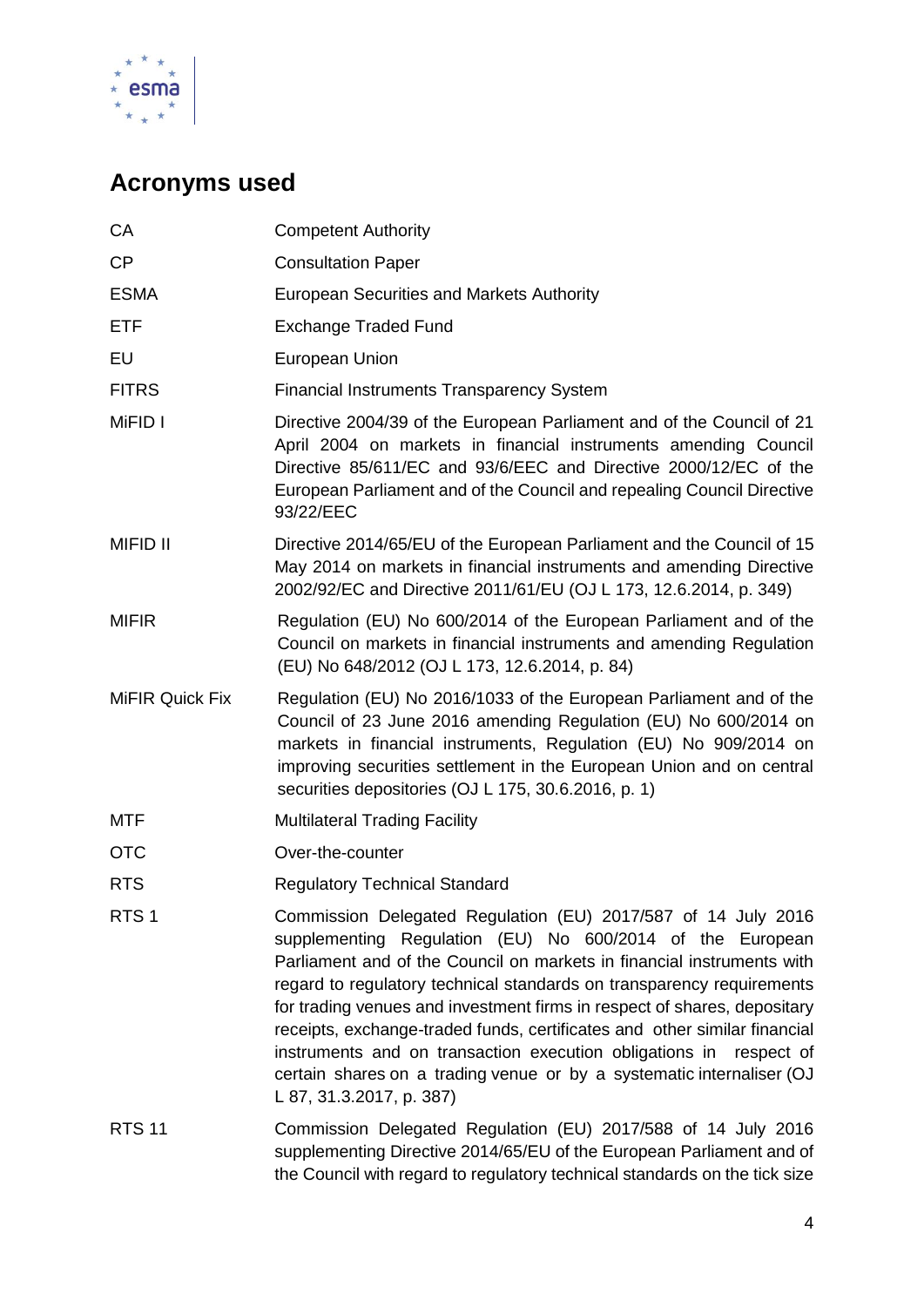

regime for shares, depositary receipts and exchange-traded funds (OJ L 87, 31.3.2017, p. 411)

SI Systematic internaliser

TV Trading Venue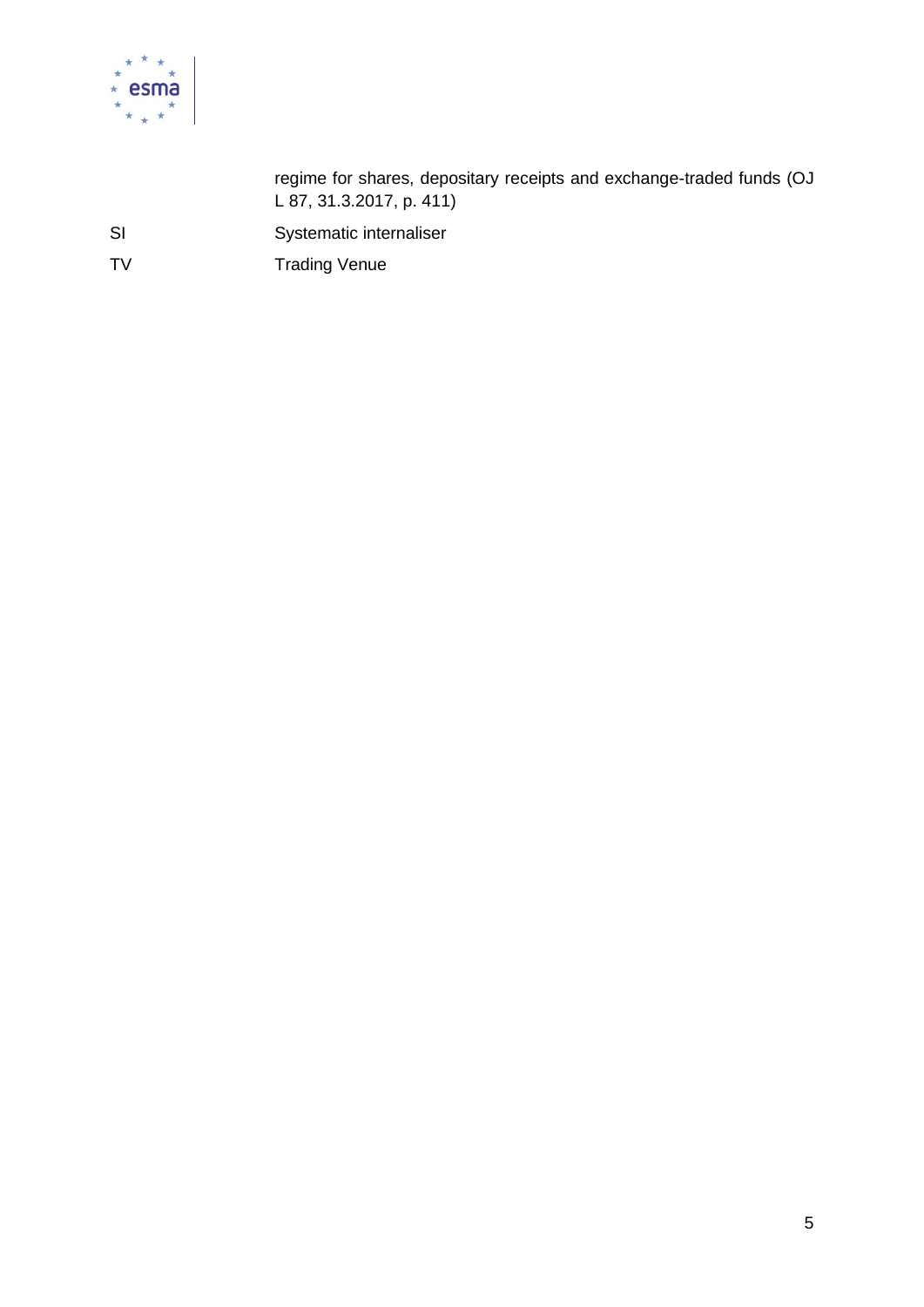

# <span id="page-5-0"></span>**Executive Summary**

#### **Reasons for publication**

Under Delegated Regulation (EU) 2017/588 (RTS 11), the minimum tick size applicable to shares and depositary receipts is calibrated to the average daily number of transactions (ADNT) on the most liquid market in the EU. While this metric is a good and simple liquidity indicator for the vast majority of equity instruments, it may not be well suited to instruments where the main pool of liquidity is located outside the EU (third country instruments). In these cases, the mandatory tick size may be calculated based only on a subset of the overall trading activity. EU trading venues might therefore be subject to minimum tick sizes that are larger than those applicable on non-EU venues which would, as an unintended result, put them at a competitive disadvantage. This might result in scarcer and less deep liquidity being available on EU trading venues which can be detrimental for investors trading on those EU venues but also for orderly trading on EU markets.

In this context, ESMA considers it necessary to introduce amendments to RTS 11 to ensure that the tick sizes applicable to third country instruments are adequate and appropriately calibrated. This consultation paper (CP) explains ESMA's proposal. Stakeholders are invited to provide feedback on this proposal. The input from stakeholders will help ESMA to finalise its proposed amendments to RTS 11.

#### **Contents**

Section 1 provides a description of the issue identified with respect to the tick sizes applicable to third country instruments. Section 2 describes the different options ESMA has explored to address the issue identified, explains which option has ESMA's preference and how it proposes to integrate this solution into RTS 11.

#### **Next Steps**

On the basis of the responses received to this CP, ESMA may finalise a draft RTS amending RTS 11 and submit a final report to the European Commission for endorsement.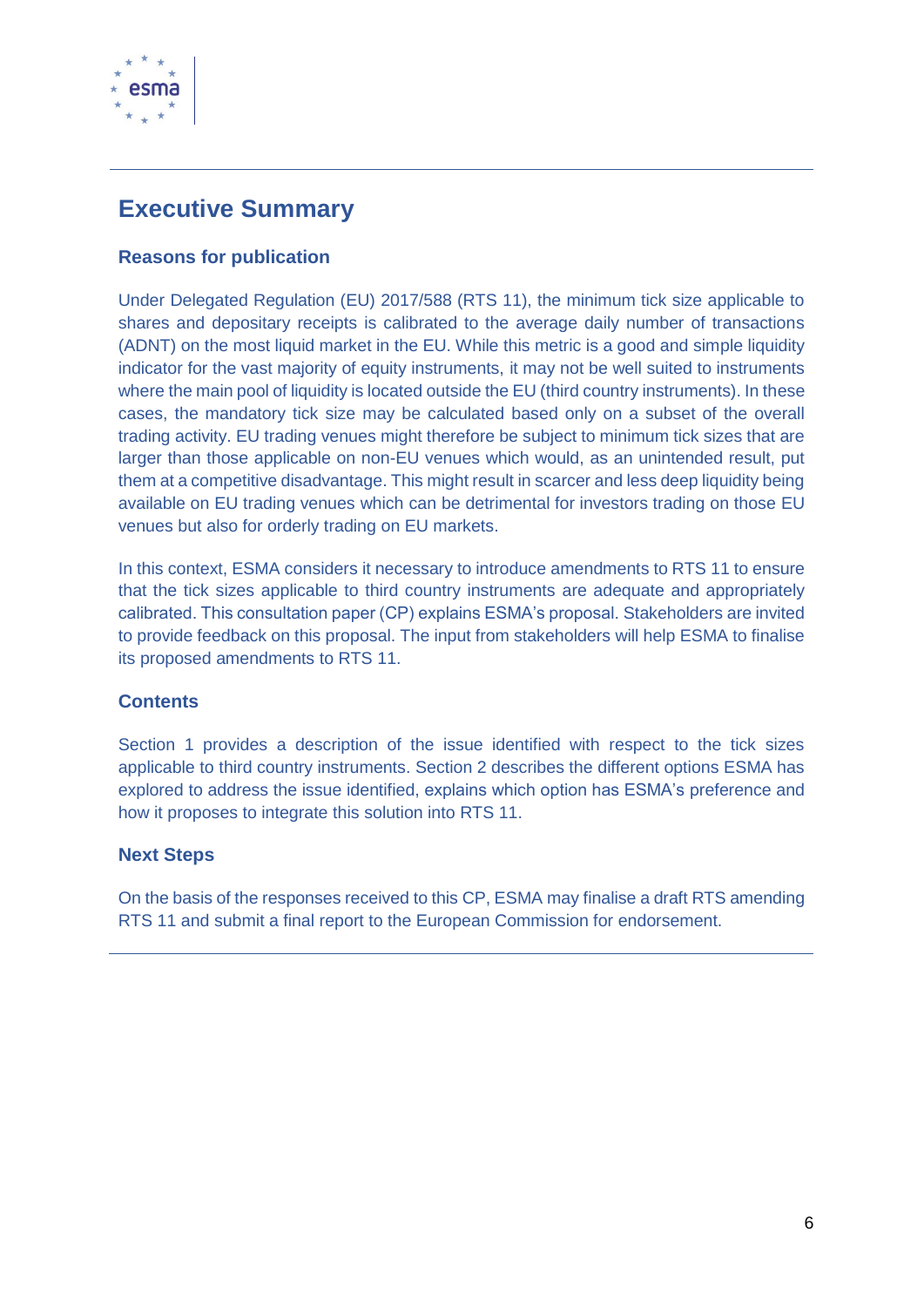

# <span id="page-6-0"></span>**1 Introduction**

### <span id="page-6-1"></span>**1.1 Regulatory framework and description of the issue**

- 1. From 3 January 2018, trading venues in the EU must comply with a mandatory tick size regime as prescribed under Article 49 of MiFID II and as further specified in RTS 11. Under this regime, orders in shares and depositary receipts are subject to minimum tick sizes that are determined based on both (i) the average daily number of transactions (ADNT) on the most relevant market in terms of liquidity (i.e. the trading venue in the EU with the highest turnover) and (ii) the price of the order.
- 2. MiFID II and RTS 11 do not include any specific provisions with respect to third country instruments, i.e. financial instruments traded or admitted to trading on an EU trading venue where the most liquid trading venue by turnover is located outside the Union. As a consequence, the minimum tick size for these financial instruments is determined solely on trading activity in the EU, with no consideration of the liquidity on non-EU venues. This interpretation was clarified in a Q&A published on 18 November 2016 (Q&A3 in section 4 of ESMA's Q&As on market structures topics, ESMA70-872942901-38, [here\)](https://www.esma.europa.eu/sites/default/files/library/esma70-872942901-38_qas_markets_structures_issues.pdf).
- 3. For financial instruments where only a marginal proportion of trading is executed on EU trading venues, the minimum tick size is therefore, from a worldwide perspective, based on "underestimated" liquidity. This might unintentionally create a competitive disadvantage for EU trading venues offering these instruments for trading compared to their non-EU competitors since the latter are usually subject to a narrower tick size regime, or no mandatory tick size regime at all, and can therefore offer tighter spreads. This might trigger a liquidity shift from EU trading venues to third country venues and ultimately resulting in scarcer and less deep liquidity available on EU trading venues to the detriment of investors trading on those EU venues and ultimately orderly markets in the EU.

## <span id="page-6-2"></span>**1.2 Reported evidence of the competitive impact on EU TVs and remedial actions taken**

4. It appears that such impact on the competitiveness of EU trading venues offering trading in third country instruments has already materialised in the first days of application of the new tick size regime. Some EU venues have reported to their competent authority, and to ESMA, a drop in their market share for certain third country instruments (essentially third country shares) since the implementation of MiFID II on 3 January 2018. According to those TVs, this drop in market share results from the applicable tick sizes determined in accordance with the RTS 11 methodology that requires them to have in place larger price increments than the ones used by their non-EU competitors. ESMA is concerned about the possible impacts this drop in liquidity could have for investors trading those financial instruments in the EU and about any deteriorating trading conditions this reduced liquidity may cause.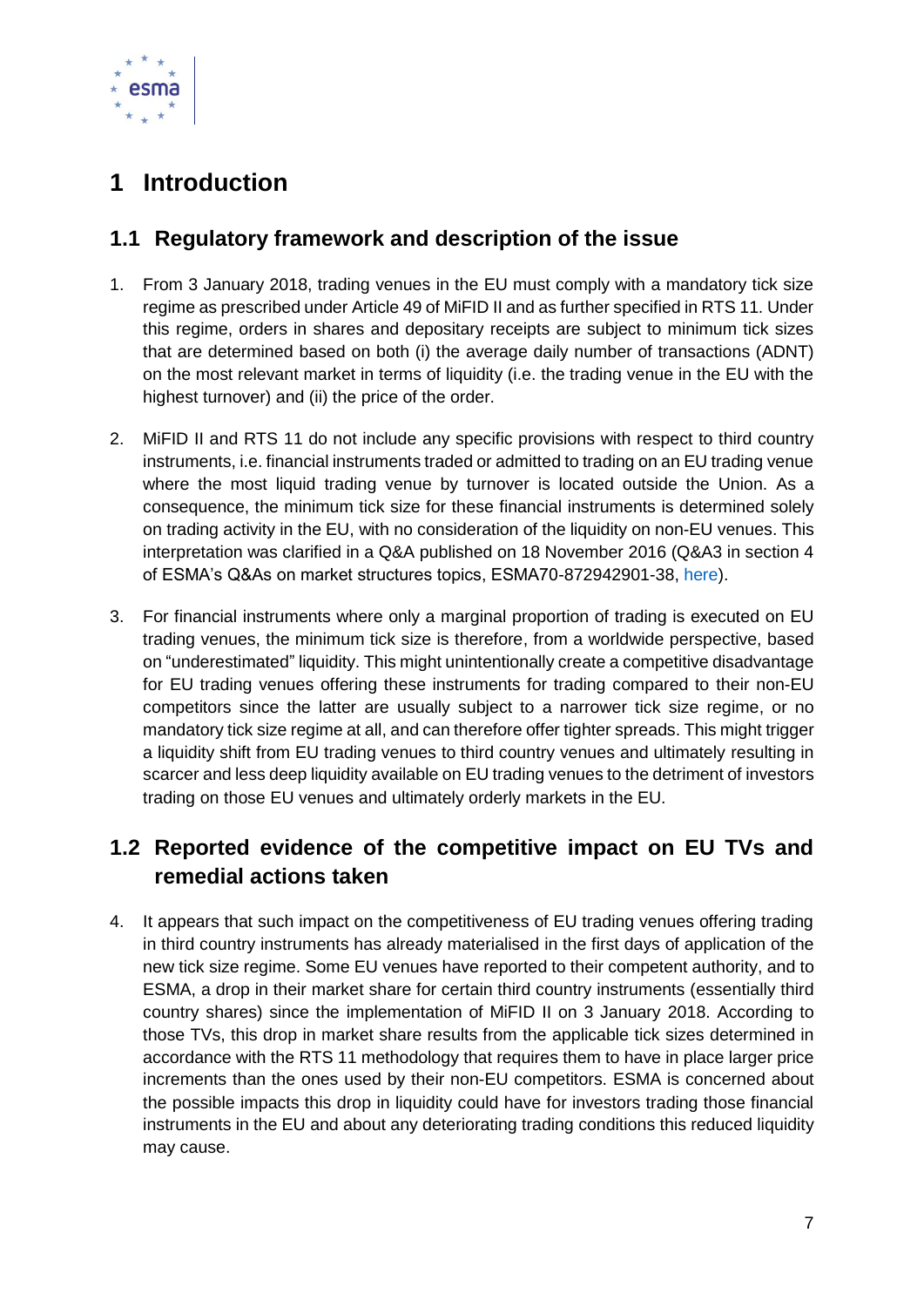

5. For instance, in Switzerland the MiFID II tick size regime is being applied. However, Swiss venues use their domestic trading volumes for their tick size determination and are therefore more likely to have smaller tick sizes – the turnover on the Swiss venues being higher in the majority of cases. By way of illustration, the table below lists the 20 SMI20 constituent stocks traded both on SIX Swiss Exchange and EU trading venues together with the data on ADNT, tick size adopted and the average spread as computed by these exchanges.

#### **Table 1: Comparison of some tick sizes on SIX and EU TVs (i.e. as per ESMA transitional calculations)**

|                         |              |                             | <b>SIX</b>          |               | <b>ESMA</b>                  |             |                |  |
|-------------------------|--------------|-----------------------------|---------------------|---------------|------------------------------|-------------|----------------|--|
|                         | <b>ISIN</b>  | <b>Last Traded</b><br>Price | <b>Tick</b><br>Size | <b>Spread</b> | <b>Price Band</b>            | <b>ADNT</b> | <b>Tick S</b>  |  |
| <b>ABB LTD</b>          | CH0012221716 | 26.88                       | 0.01                | 0.01          | $20 \le$ price $< 50$        | 3,053.84    | 0.01           |  |
| <b>ADECCO</b>           | CH0012138605 | 78.26                       | 0.02                | 0.04          | $50 \le$ price $< 100$       | 1,356.48    | 0.05           |  |
| <b>CS GROUP</b>         | CH0012138530 | 18.12                       | 0.005               | 0             | $10 \le$ price < 20          | 2,997.34    | 0.005          |  |
| <b>GEBERIT</b>          | CH0030170408 | 430.20                      | 0.1                 | 0.1           | $200 \le$ price < 500        | 1,407.15    | 0.2            |  |
| <b>GIVAUDAN</b>         | CH0010645932 | 2,256.00                    | 1                   | 0.06          | $2,000 \le$ price $< 5,000$  | 828.57      | $\overline{2}$ |  |
| <b>JULIUS BAER</b>      | CH0102484968 | 62.82                       | 0.02                | 0.02          | $50 \le$ price $< 100$       | 1,548.28    | 0.05           |  |
| <b>LAFARGE</b>          | CH0012214059 | 59.20                       | 0.02                | 0.02          | $50 \le$ price $< 100$       | 2,330.62    | 0.02           |  |
| <b>LONZA GROUP</b>      | CH0013841017 | 264.90                      | 0.1                 | 0.1           | $200 \le$ price < 500        | 2,024.75    | 0.1            |  |
| <b>NESTLE</b>           | CH0038863350 | 82.64                       | 0.02                | 0.02          | $50 \le$ price $< 100$       | 4,039.09    | 0.02           |  |
| <b>NOVARTIS</b>         | CH0012005267 | 83.32                       | 0.02                | 0.02          | $50 \le$ price $< 100$       | 3,194.95    | 0.02           |  |
| <b>RICHEMONT</b>        | CH0210483332 | 90.06                       | 0.2                 | 0.02          | $50 \le$ price $< 100$       | 3.37        | 0.5            |  |
| <b>ROCHE</b>            | CH0012032048 | 245.20                      | 0.05                | 0.05          | $200 \le$ price < 500        | 3,328.24    | 0.1            |  |
| SGS                     | CH0002497458 | 2,574.00                    | 1                   | 1             | $2,000 \le$ price $< 5,000$  | 486.56      | 5              |  |
| <b>SIKA</b>             | CH0000587979 | 8,285.00                    | 5                   | 5             | $5,000 \le$ price $< 10,000$ | 703.22      | 5              |  |
| <b>SWATCH GROUP</b>     | CH0012255144 | 408.50                      | 0.1                 | 0.1           | $200 \le$ price < 500        | 2,041.91    | 0.1            |  |
| <b>SWISS LIFE HD</b>    | CH0014852781 | 354.70                      | 0.1                 | 0.1           | $200 \le$ price < 500        | 1,141.15    | 0.2            |  |
| <b>SWISS RE</b>         | CH0126881561 | 92.16                       | 0.02                | 0.02          | $50 \le$ price < 100         | 1,585.07    | 0.05           |  |
| <b>SWISSCOM</b>         | CH0008742519 | 520.20                      | 0.2                 | 0.2           | $500 \le$ price $< 1,000$    | 1,418.43    | 0.5            |  |
| <b>UBS GROUP</b>        | CH0244767585 | 18.64                       | 0.005               | 0             | $10 \le$ price < 20          | 2,713.30    | 0.005          |  |
| <b>ZURICH INSURANCE</b> | CH0011075394 | 312.70                      | 0.1                 | 0.1           | $200 \le$ price $< 500$      | 1,840.73    | 0.2            |  |

#### *Data taken as at 14:00 on 11 January 2018 - Orange denotes ESMA tick size higher than SIX*

6. On the first days of application of MiFID II, some UK trading venues reported lower volumes on Swiss instruments. According to the information provided to ESMA, one trading venue saw its market share falling from 17% to 15%, whilst another Multilateral Trading Facility (MTF) saw a bigger relative intraday market share of SMI20 instruments fall from 4.73% (average in December) to 2.32%. Similar drops were reported on German venues. In comparison, SIX Swiss Exchange's market share for SMI20 instruments allegedly rose from an average of 61% to 71%.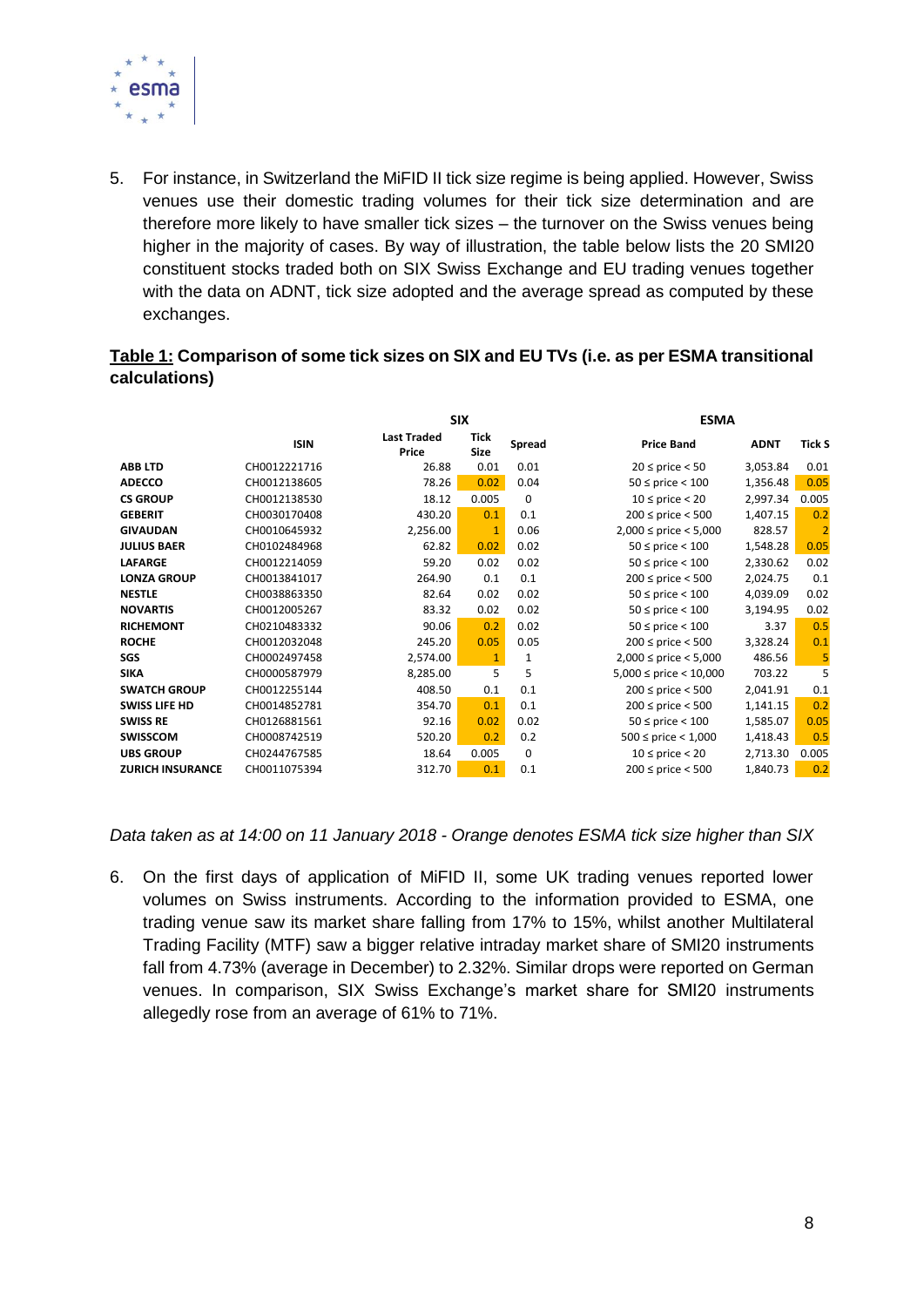

# <span id="page-8-0"></span>**2 Proposed amendment to RTS 11**

### <span id="page-8-1"></span>**2.1 Amendment to Article 3 of RTS 11**

- 7. As mentioned above, MiFID II and RTS 11 do not offer flexibility for CAs to include the liquidity observed on non-EU trading venues for the determination of the ADNT for third country instruments.
- 8. With respect to the transitional calculations, Article 5(3) of RTS 11 only provides that: "*competent authorities shall ensure that the tick sizes for financial instruments referred to under points (b) and (c) of paragraph 2 [i.e. instruments admitted to trading or traded for the first time between 13 September 2017 and 2 January 2018] and for which they are the competent authority, do not contribute to disorderly trading conditions. Where a competent authority identifies a risk for the orderly functioning of the markets due to such tick sizes, it shall determine and publish an updated average daily number of transactions for the relevant financial instruments to address that risk. It shall do so on the basis of longer and more comprehensive trading history data of those instruments*".
- 9. Therefore, while this provision envisions the possibility to adjust the transitional calculations in case the assigned tick size turns out to be inappropriate for a specific instrument, it does so only with respect to instruments admitted to trading or traded for the first time between 13 September 2017 and 2 January 2018.
- 10. With respect to yearly calculations, the legal text only envisions the possibility to recalculate the applicable tick size in cases of corporate actions.

#### Proposal

- 11. ESMA has therefore explored different options that could potentially address the identified concern. The following approaches have been considered:
	- a. Authorising EU trading venues to use the tick size applicable to the most liquid third country venue:

ESMA has considered authorising EU trading venues to disregard, for third country instruments, the applicable tick size determined in accordance with the procedure set out under RTS 11 and, instead, require them to apply the tick size applicable on the most liquid third country venue. While this solution would work for third countries that have established a clear mandatory tick size regime similar to the one applicable in the EU, it would not work for others, particularly those that do not have a mandatory tick size regime. In the latter case, this option will fail to harmonise the tick sizes used by EU trading venues.

b. Subjecting third country shares to a regime similar to Exchange-Traded Funds (ETFs):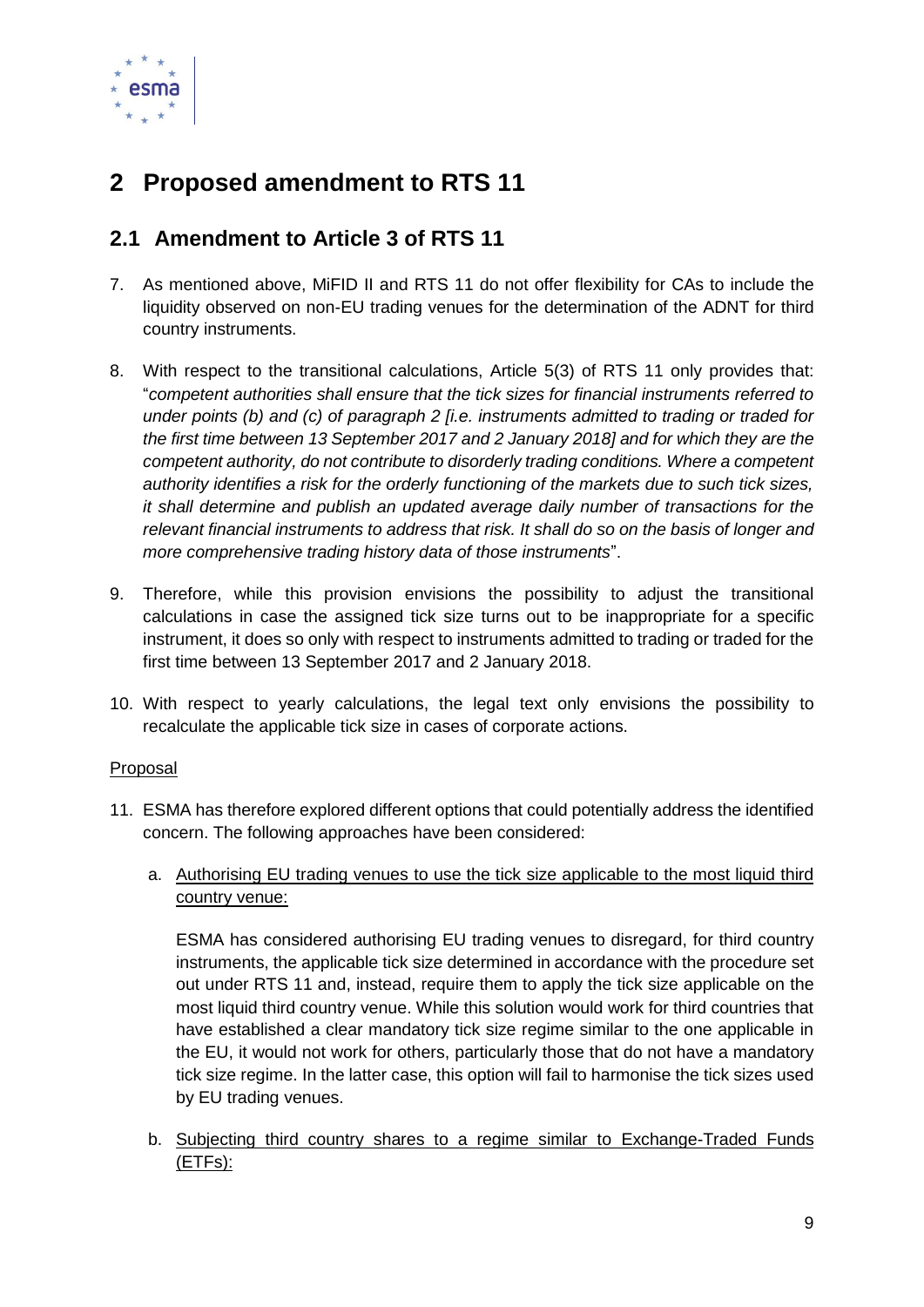

-

Under this option, the tick size applicable to third country instruments would no longer be based on the ADNT on the most relevant market in terms of liquidity. Third country instruments would be, by default, subject to a tick size corresponding to the most liquid liquidity band of the Annex of RTS 11, as is currently the case for ETFs that are under the scope of the mandatory tick size regime. ESMA acknowledges that this solution would be easy to set in place and would avoid resource intensive ISIN-by-ISIN reconciliations amongst CAs. However, this approach would not allow a calibration of the applicable tick size reflecting the liquidity profile of the traded instrument as mentioned under Article 49(2)(a) of MiFID II.

c. Taking into account trading volumes executed on the most liquid third country venue for the determination of the ADNT:

A further solution could consist of amending or complementing the provisions of RTS 11 to ensure that for certain third country instruments the ADNT reflects not only the liquidity available in the EU but also trading on third-country venues. However, ESMA considers that establishing a formal methodology and procedure allowing the inputting of data from third country venues into the RTS 11 calculations as challenging from both a legal and practical standpoint. This would require trading venues or, alternatively, CAs to collect data from third country venues and report it to ESMA<sup>1</sup>. The reporting of third-country venues data would also require important modifications of the ESMA IT system (FITRS) that appear challenging to implement within a short timeframe.

d. Allowing the CAs of trading venues trading a third country instrument to coordinate and to agree on an adjusted ADNT that reflects the liquidity available on third country venues on a case-by-case basis:

An alternative solution would be to allow the CAs of trading venues that trade third country instruments to coordinate amongst themselves to agree on an adjusted ADNT that better reflects the liquidity available on the trading venues in a third country. This "safety valve" would allow CAs to better take into account the overall liquidity of a third country instrument without prescribing a specific and rigid methodology for doing so. This would also allow CAs to use only data that is publicly available in case it proves challenging to collect the data directly from third country venues. However, this would not always ensure that the resulting applicable tick size (determined based on this adjusted ADNT) would be aligned perfectly with the tick sizes applicable on non-EU venues.

12. There is an unavoidable trade-off between alignment with relevant third country tick sizes on the one hand and consistency with the broader EU regime on the other. There are also constraints around data availability, given that EU authorities cannot require data submissions by third country trading venues. On balance, and also considering ESMA's

<sup>1</sup> The calculation of the ADNT has, in the vast majority of cases, been delegated to ESMA and is performed automatic by the ESMA Financial Instruments Transparency System (FITRS).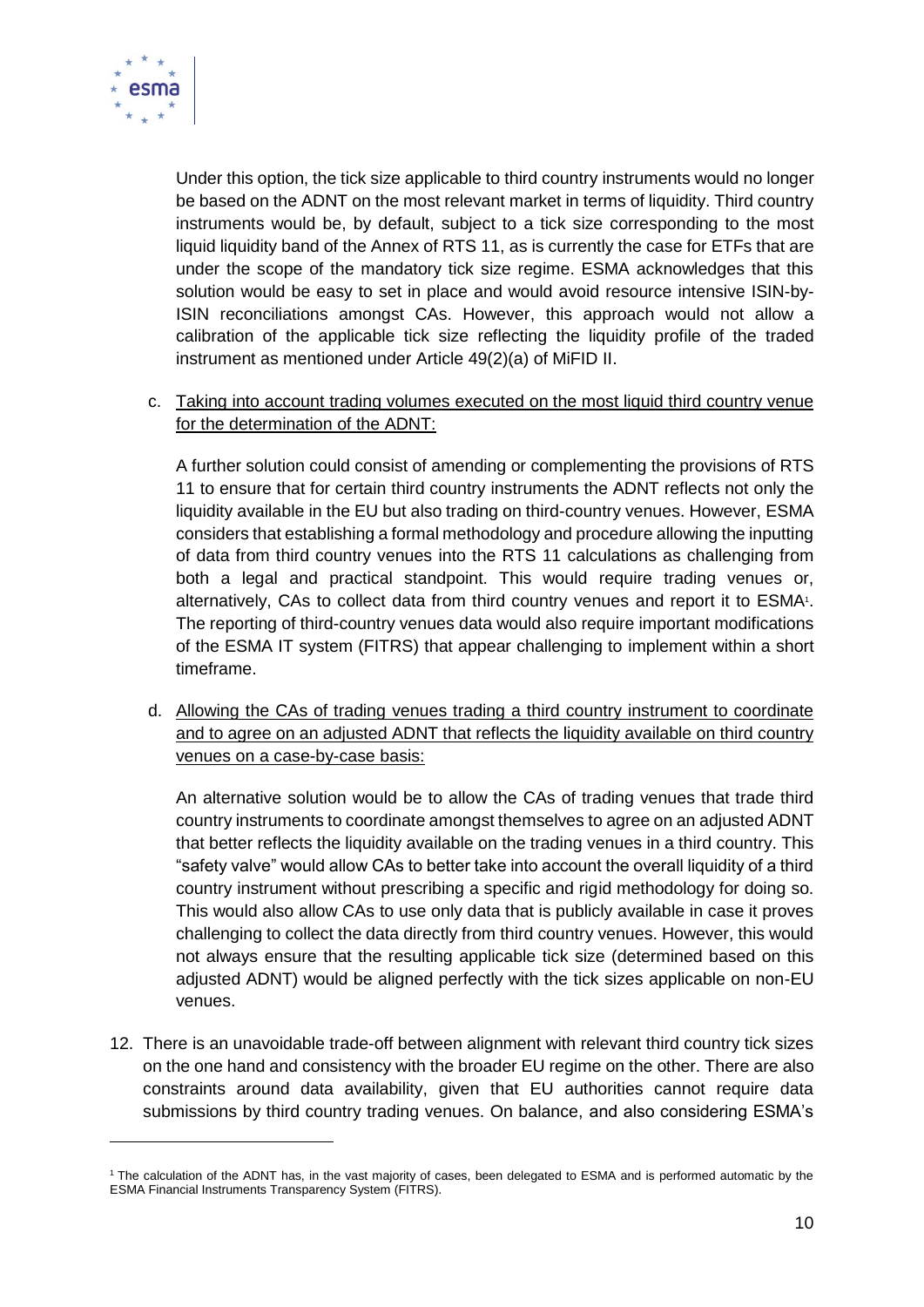

mandate in Article 49(3) of MiFID II, ESMA's view is that option (d) is the best approach. Although option (d) would not always ensure that the resulting applicable tick size (determined based on this adjusted ADNT) is fully aligned with the tick sizes applicable on non-EU venues, it would alleviate the issue observed and make sure that the applicable tick size in the EU is calibrated in a convergent way and takes into account the liquidity profile of the concerned instruments.

13. ESMA would therefore suggest adding the following paragraph to Article 3 of RTS 11:

*8. The competent authority for a specific share which has its main pool of liquidity located outside the Union may, for that share, adjust the average daily number of transactions calculated as per the procedure prescribed under paragraphs 2 to 7 so as to take into account more comprehensive trading data and ensure that trading in the concerned share is not unduly constrained and does not create disorderly trading conditions.* 

*Prior to this adjustment, the competent authority for the share shall coordinate with the competent authorities of the other trading venues operating in the Union where this share is also traded to ensure that they agree with the proposed adjusted average daily number of transactions. Pending such an agreement between those competent authorities, the average daily number of transactions calculated in accordance with the procedure set out in paragraphs 2 to 7 shall continue to apply.*

14. In ESMA's view, this proposal is in line with the objective of MiFID II since it would ensure not only that the applicable tick sizes for third country instruments are appropriately calibrated and do not negatively affect the trading in this instrument, but also that the same minimum tick size applies to all European trading venues offering trading in the same instrument.

#### Instruments within the scope

- 15. ESMA considers that in order to maintain predictability and legal certainty of the mandatory tick size regime and to make sure that this exception does not become the norm, it is important to frame the scope of instruments for which the ADNT could be adjusted.
- 16. Primarily, ESMA is of the view that adjustments should be limited to instruments that not only have been admitted to trading in a non-EU jurisdiction but also genuinely have their most liquid trading venue (calculated in turnover terms) located outside the EU. ESMA has also considered the possibility of identifying third country instruments based on their ISIN's first two letters, but this method for identifying third country instruments has not proved to provide accurate results and has therefore been discarded.
- 17. In addition, ESMA believes that these ad hoc adjustments of the ADNT should be limited to cases where such adjustments are necessary for EU trading venues to maintain their competiveness and market share. ESMA considers that this would be the particular case for shares that are traded with reasonable frequency on an EU trading venues – i.e. on average at least once per day.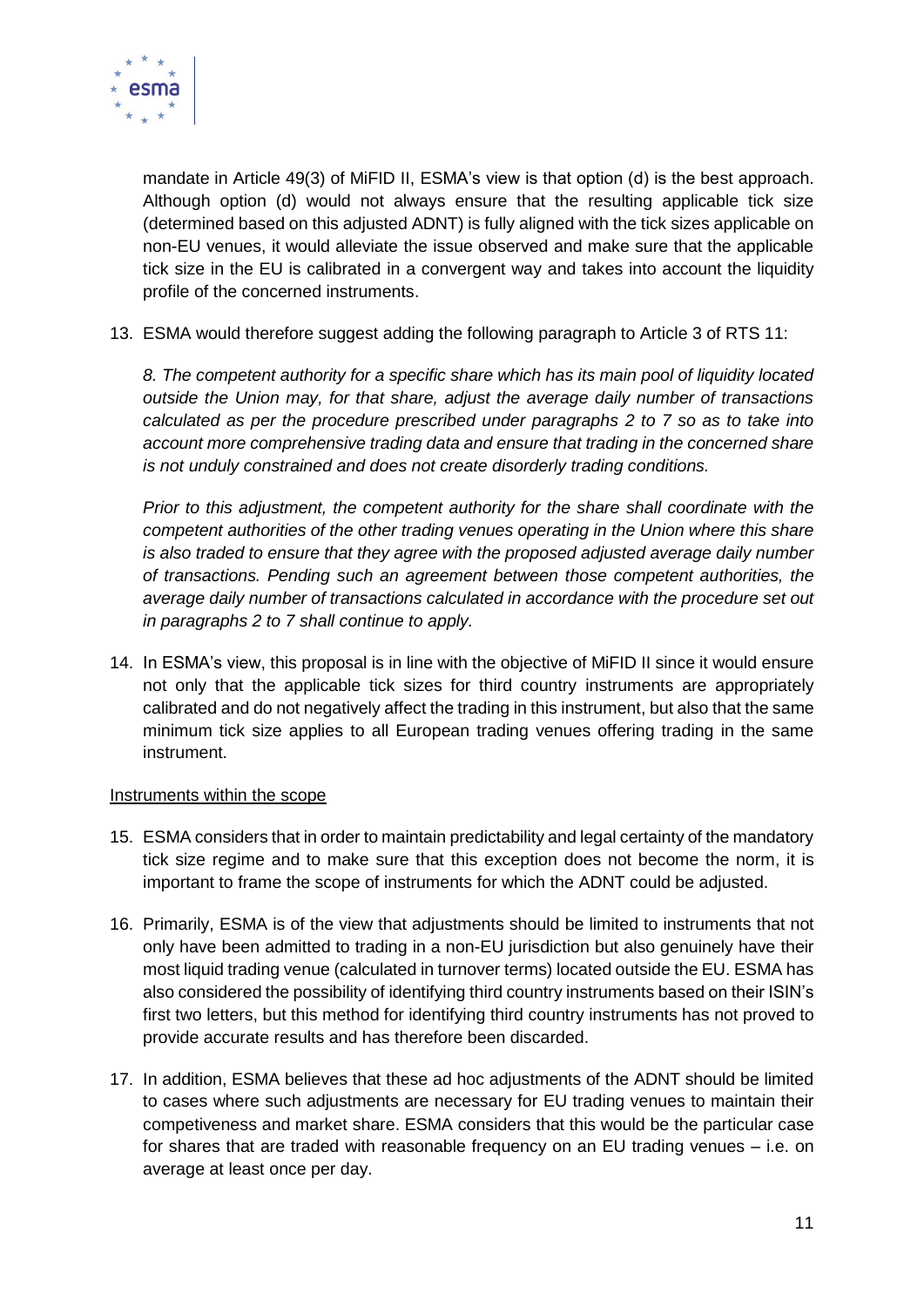

18. ESMA would therefore suggest adding the following paragraph 9 to Article 3 of RTS 11:

*9. The possibility to make adjustments to the average daily number of transactions as set out in paragraph 8 shall be limited to shares for which the two following conditions are fulfilled:* 

*(a)the competent authority for the relevant share proposing the adjustment shall be able to reasonably demonstrate, based on numerical evidence, that the most liquid trading venue for that share is located outside the Union;* 

*(b)the average daily number of transactions calculated in accordance with the procedure set out in paragraphs 2 to 7 is equal to or greater than one.*

- 19. A preliminary analysis undertaken by ESMA indicates that up to 10,000 financial instruments may qualify as third country financial instruments (i.e. instruments for which the venue with the highest turnover is located outside the EU). Out of those 10,000 financial instruments, around 1,500 appear to have an ADNT equal to or greater than one, and would therefore pass the second test.
- 20. The number of third country instruments is likely to increase as a consequence of the UK's withdrawal from the EU. While it remains difficult to accurately assess the number of shares that might become third country instruments post-Brexit, due to current uncertainties, under ESMA's current estimation roughly 18% of the shares currently reported into FIRDS have their most liquid trading venue located in the UK. If we considered shares that are currently available for trading not only on a UK trading venue but also in another EU jurisdiction, this represents around 1,900 potentially affected shares in addition to the 1,500 instruments mentioned in the previous paragraph.
- 21. Lastly, ESMA has not considered it necessary to include depositary receipts within the scope of the financial instruments for which the ADNT could be adjusted. Depositary receipts appear, by design, to fall outside the scope of third country financial instruments described above (i.e. instruments for which the most liquid trading facility is located outside the EU). Depositary receipts are usually created to facilitate trading in foreign shares on local exchanges and it therefore appears less likely that those instruments are traded in several jurisdictions (including a non-EU jurisdiction). In addition, ESMA has not collected tangible evidence that highlights that those instruments are affected by the issue described in this paper.

#### Operational implementation and dissemination of the information regarding the adjusted ADNT

22. Currently, the ADNT to be determined for the purposes of the mandatory tick size regime as per the methodology prescribed under Article 3 of RTS 11 is automatically calculated and published by FITRS. ESMA would prefer not to recalibrate its system at this stage to avoid causing any disruption or creating any additional reporting burden for CAs and trading venues.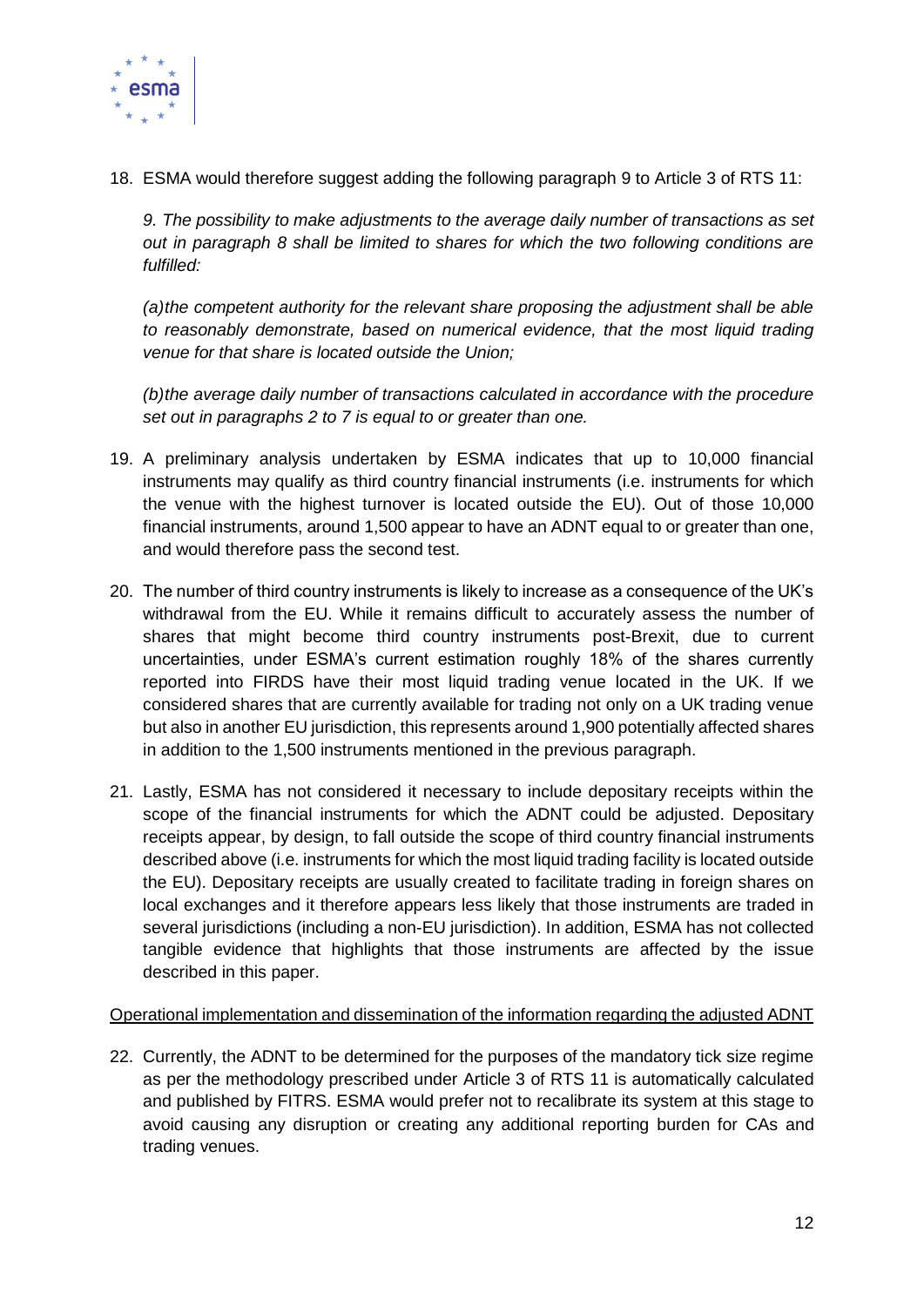

- 23. It is therefore proposed, at least for the time being, to maintain the system as it currently is. The system will therefore continue to calculate and publish the ADNT on the most relevant market in terms of liquidity for all shares and depositary receipts admitted to trading and traded on the TV in the Union. The adjusted ADNT based on which the applicable tick size will be determined will be communicated by CAs to the concerned venues bilaterally.
- 24. ESMA sees merit in publishing those adjusted ADNTs centrally on its website and is investigating possible arrangements that would allow for such a publication. ESMA will also put in place adequate arrangements to ensure coordination between CAs when agreeing on an adjusted ADNT leading to a consistent application of the tick size regime in the EU.
- 25. As a consequence of these considerations, ESMA is suggesting to add the following paragraph 10 to Article 3 of RTS 11:

*10. Competent authorities, the day after they agreed on an adjusted average daily number of transactions as set out in paragraph 8, shall communicate this adjusted average daily number of transactions to the trading venues in their respective jurisdiction where the relevant share is admitted to trading or traded.* 

*The trading venues shall apply the adjusted average daily number of transactions the day after it has been communicated to them.*

**Q1: Do you agree with the proposed amendments to RTS 11 described above? If you do not, please explain why and what alternative you would suggest.**

**Q2: Do you agree not to include depositary receipts in the scope of instruments for which the ADNT could be adjusted? If not, please provide evidence supporting their inclusion.**

#### <span id="page-12-0"></span>**2.2 Other amendment to RTS 11**

- 26. ESMA has received comments, in particular during the consultation launched in October 2017 regarding the amendment of RTS 1, concerning the methodology used to determine the ADNT and the minimum applicable tick sizes. In particular, some respondents recommended amending the RTS 11 methodology to determine the ADNT so as to include not only transactions executed on the most relevant market in terms of liquidity but also transactions executed on other EU trading venues. Another respondent stressed that the regime might be inadequate for certain ETFs, artificially constraining trading and ultimately increasing the cost of trading for investors.
- 27. ESMA agrees that it is crucial that the minimum applicable tick size is adequately calibrated and does not unduly constrain prices and trading in general. However, in ESMA's view, these comments are mainly reiterating the arguments made during the finalisation of RTS 11 in 2015, without adding any new elements. In addition, while it might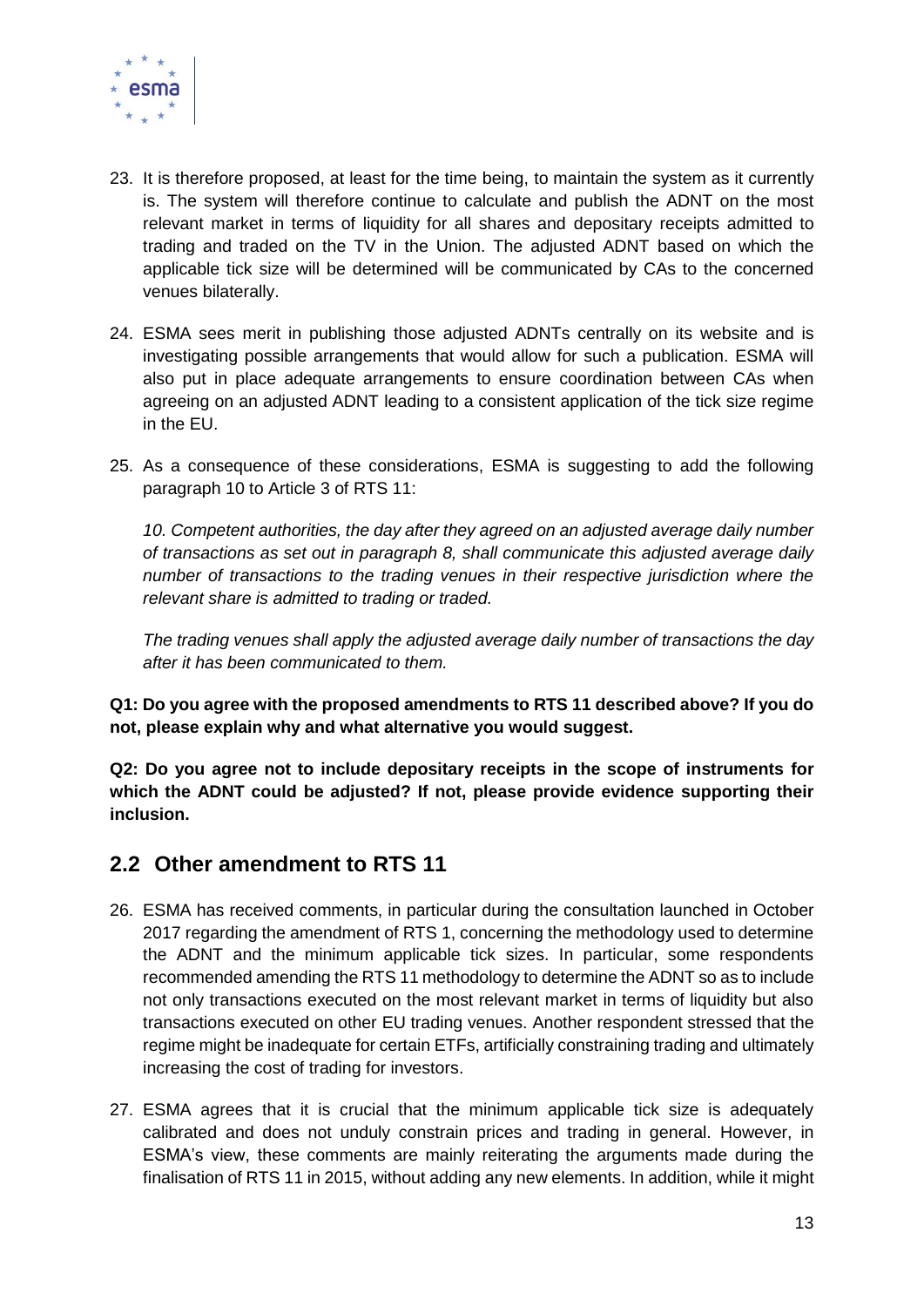

1

be too early to draw definitive conclusions, the first weeks of application of the MiFID II tick size regime have not fundamentally called into question the way the regime is being calibrated beyond instruments for which the main pool of liquidity is located outside the EU.

- 28. In particular, the recent study published by the Autorité des Marchés Financiers<sup>2</sup> on the observed impact of the new tick size regime over the first months of application of the MiFID II / MiFIR concludes that this new regime has led to *"a sharp increase in depth and a significant reduction in the number of messages sent to the market, at the cost, however, of a widening of the spread for the most liquid securities*. *The outcome for market participants is a slight additional cost that is offset by the benefits of noise reduction and the increase in the quantity available at the best limits. […] For small caps, implementing appropriate tick sizes (compared to the constant €0.01 tick previously applicable on these stocks) resulted in a more dynamic order book and, above all, a sharp increase in traded volumes".*
- 29. For these reasons, it appears premature to envisage an in-depth revision of the regime and methodology of RTS 11 that, so far, has not shown any fundamental flaws, as far as ESMA is aware. ESMA therefore does not propose any other amendments to RTS 11 beyond the one described in the section above.
- 30. ESMA has also been informed that some uncertainty remains regarding the scope of ETFs within the tick size regime. It appears that it is not fully clear to all market participants which ETFs are meant to comply with the mandatory tick size regime, and practically how to identify those ETFs. While ESMA does not want to radically change the regime for ETFs, it would welcome views regarding possible clarifications.

**Q3: Do you agree with ESMA's assessment that the first months of application of the new tick size regime have not fundamentally called into question the calibration of this regime? If not, please provide evidence of any detrimental effects that you consider the current regime is causing.**

**Q4: Do you consider that ESMA should introduce some clarifications regarding ETFs within the scope of the mandatory tick size regime? If yes, please explain which ones.**

<sup>2</sup> MiFID II: impact of the new tick size regime, Autorité des Marchés Financiers, March 2018 [\(here\)](http://www.amf-france.org/en_US/Publications/Lettres-et-cahiers/Risques-et-tendances/Archives?docId=workspace%3A%2F%2FSpacesStore%2F4ee6cbf6-c425-4537-ab74-ef249b9d316d)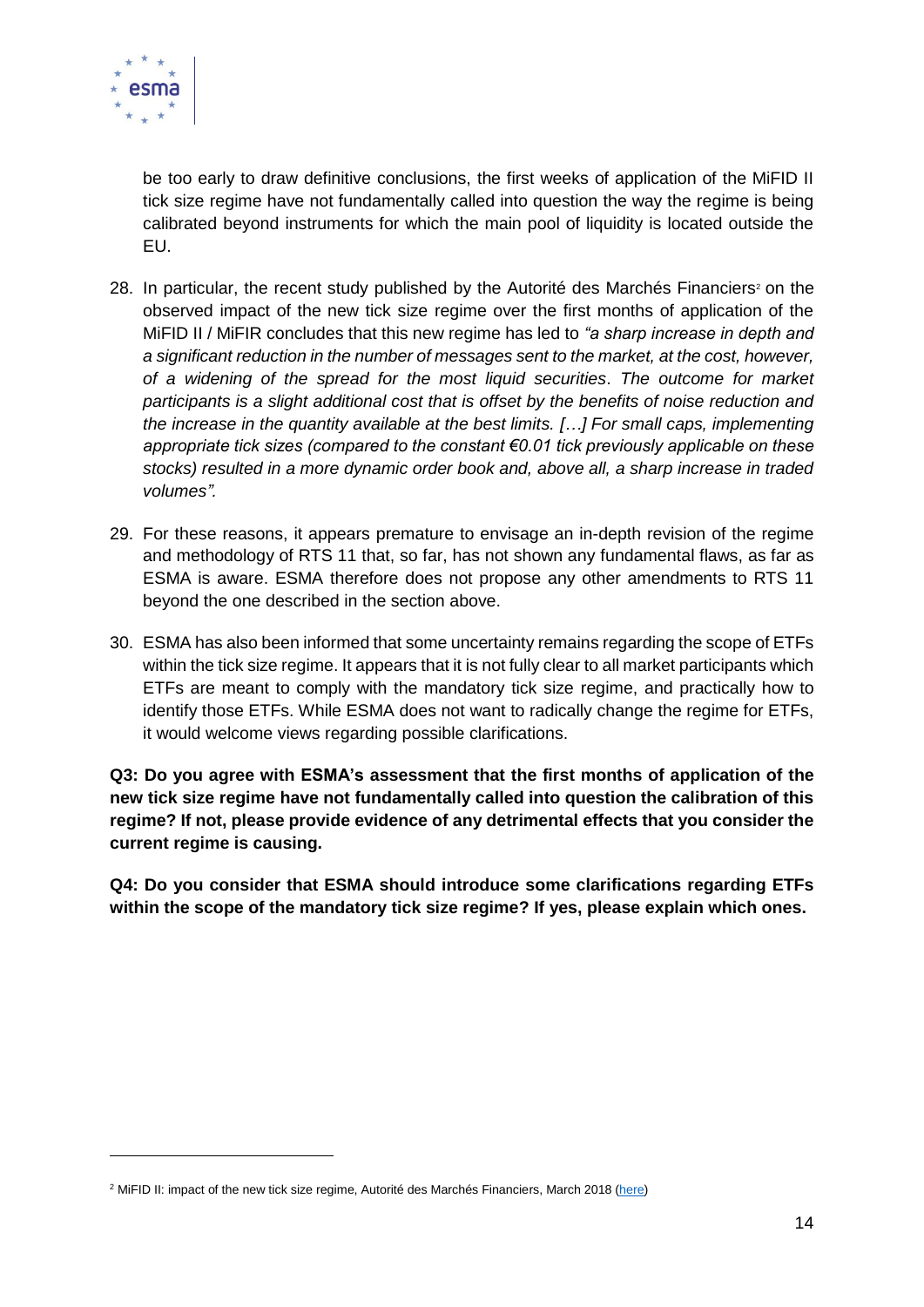

# <span id="page-14-0"></span>**3 Annexes**

### <span id="page-14-1"></span>**3.1 Annex I: Summary of questions**

**Q1: Do you agree with the proposed amendments to RTS 11 described above? If you do not, please explain why and what alternative you would suggest.**

**Q2: Do you agree not to include depositary receipts in the scope of instruments for which the ADNT could be adjusted? If not, please provide evidence supporting their inclusion.**

**Q3: Do you agree with ESMA's assessment that the first months of application of the new tick size regime have not fundamentally called into question the calibration of this regime? If not, please provide evidence of any detrimental effects that you consider the current regime is causing.**

**Q4: Do you consider that ESMA should introduce some clarifications regarding ETFs within the scope of the mandatory tick size regime? If yes, please explain which ones.**

**CBA Q5: This first question aims at identifying the category of firm/entity you belong to:**

| Category             | <b>Number</b><br>of<br>employees | Total turnover in<br>2017 (in millions<br>euros |
|----------------------|----------------------------------|-------------------------------------------------|
| <b>Trading venue</b> | $[1 - 50]$                       |                                                 |
|                      | $[51 - 250]$                     |                                                 |
|                      | $[251 - 1000]$                   |                                                 |
|                      | >1000                            |                                                 |
| Sell-side firm       | $[1 - 50]$                       |                                                 |
|                      | $[51 - 250]$                     |                                                 |
|                      | $[251 - 1000]$                   |                                                 |
|                      | >1000                            |                                                 |
|                      |                                  | <b>Assets</b><br>under<br>management<br>on      |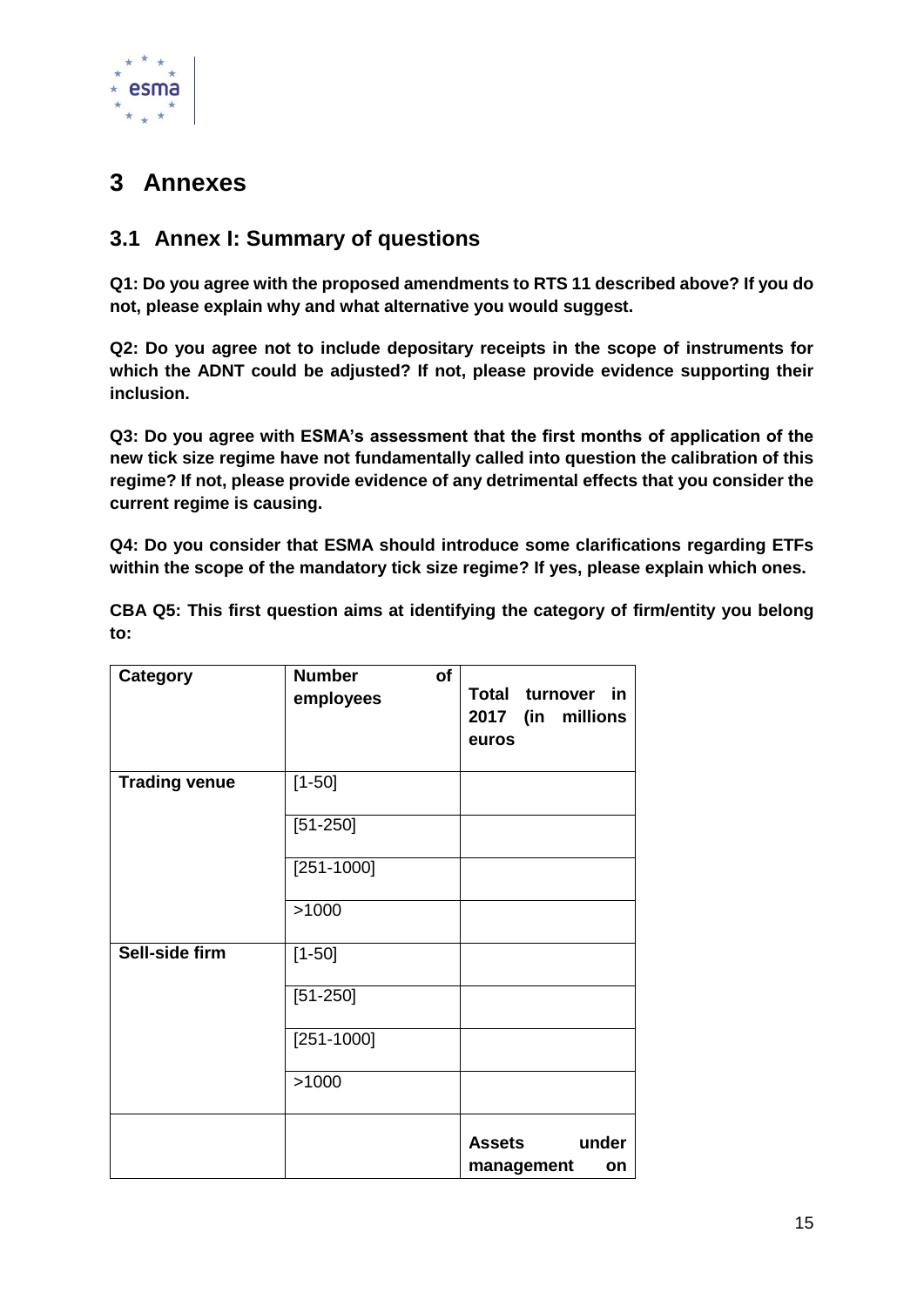

|                                     |                | 31/12/2017<br>millions euros) | (in |
|-------------------------------------|----------------|-------------------------------|-----|
| <b>Buy-side firm</b>                | $[1 - 50]$     |                               |     |
|                                     | $[51 - 250]$   |                               |     |
|                                     | $[251 - 1000]$ |                               |     |
|                                     | >1000          |                               |     |
| <b>Other</b><br>(please<br>specify) | $[1 - 50]$     |                               |     |
|                                     | $[51 - 250]$   |                               |     |
|                                     | $[251 - 1000]$ |                               |     |
|                                     | >1000          |                               |     |

**CBA Q6: (Not for trading venues) Based on the definition of third country shares provided in the draft RTS, how often do you trade any of those instruments on an EU trading venues (on average):**

Never

On a daily basis

On a weekly basis

On a monthly basis

Less than on a monthly basis

**CBA Q7: (For trading venues only) Based on the definition of third country shares provided in the draft RTS, how many shares traded on your trading venue would be eligible for a revised tick size regime? Which percentage of the total number of shares traded on your trading venue does this account for? Which percentage of total turnover does this account for?**

| Third country shares (shares for which the most liquid venue   As of 30/06/2018 |  |
|---------------------------------------------------------------------------------|--|
| is located outside the EU and traded at least once a week on                    |  |
| the most liquid EU venue)                                                       |  |
|                                                                                 |  |
|                                                                                 |  |
|                                                                                 |  |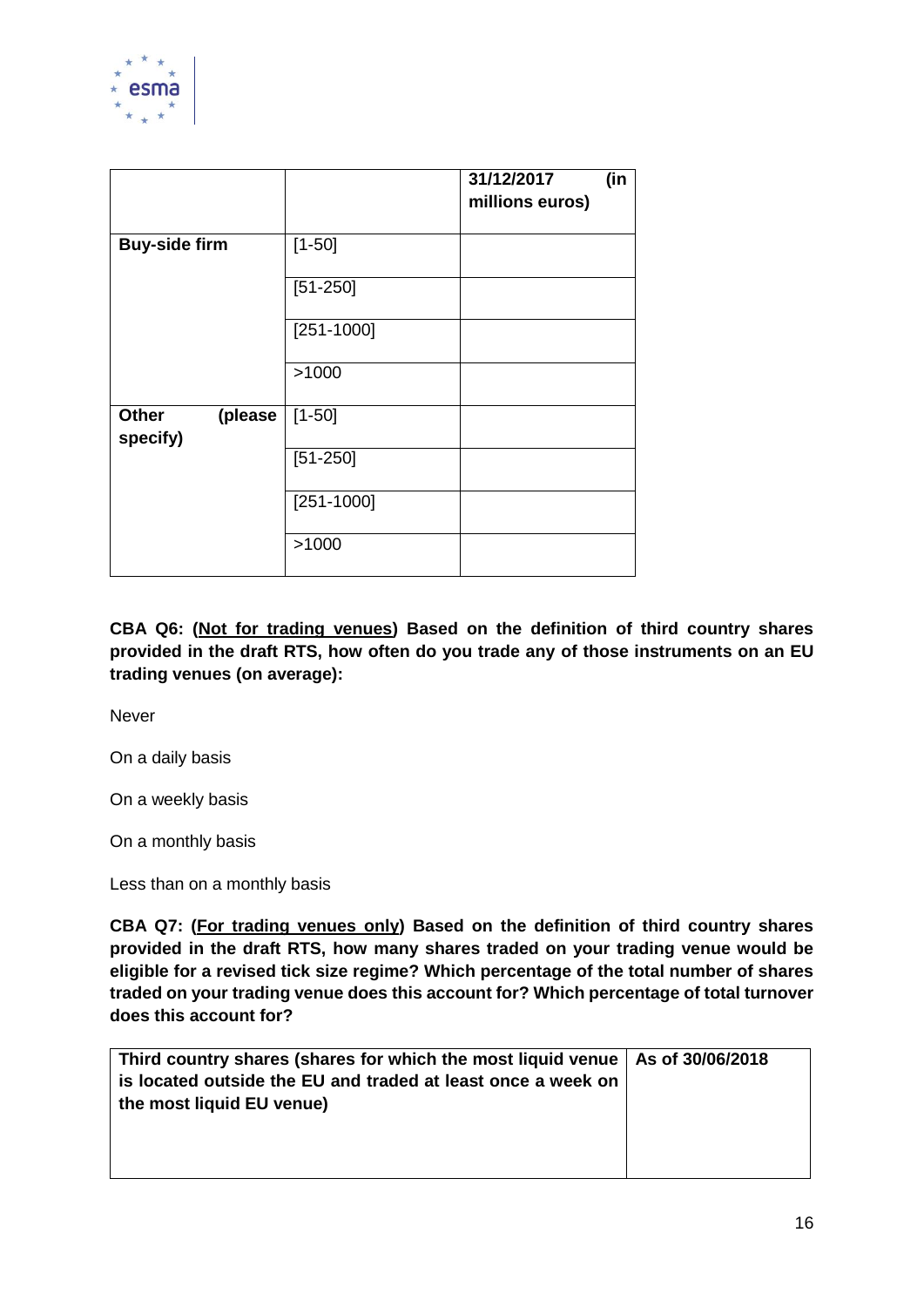

| Number of third country shares traded on your trading venue                                                       |  |
|-------------------------------------------------------------------------------------------------------------------|--|
| % of total number of shares traded on your trading venue meeting<br>the third country share definition            |  |
| % of total share trading attributable to shares meeting the third<br>country share definition during 1H2018       |  |
| Market share in those third country shares (average)<br>If average is not meaningful, please provide a range of % |  |

#### **CBA Q8: Based on the draft RTS, which impacts do you expect from the revised tick size regime for third country shares?**

| Revised tick size regime    | Positive Impact | Negative impact |
|-----------------------------|-----------------|-----------------|
| Impact on your business     |                 |                 |
| model/ organisation/ client |                 |                 |
| relationship                |                 |                 |
|                             |                 |                 |
| Impact on your revenues     |                 |                 |
|                             |                 |                 |
|                             |                 |                 |
| Impact on market structure  |                 |                 |
| (e.g. principal vs agency   |                 |                 |
| trading, etc.)              |                 |                 |
|                             |                 |                 |
|                             |                 |                 |
| Impact on market liquidity  |                 |                 |
| and execution costs         |                 |                 |
| Please<br>Other<br>impacts. |                 |                 |
| elaborate                   |                 |                 |

**CBA Q9: Is there any specific provision in the draft RTS that you would expect to be a source of significant concerns or cost? If so, please elaborate**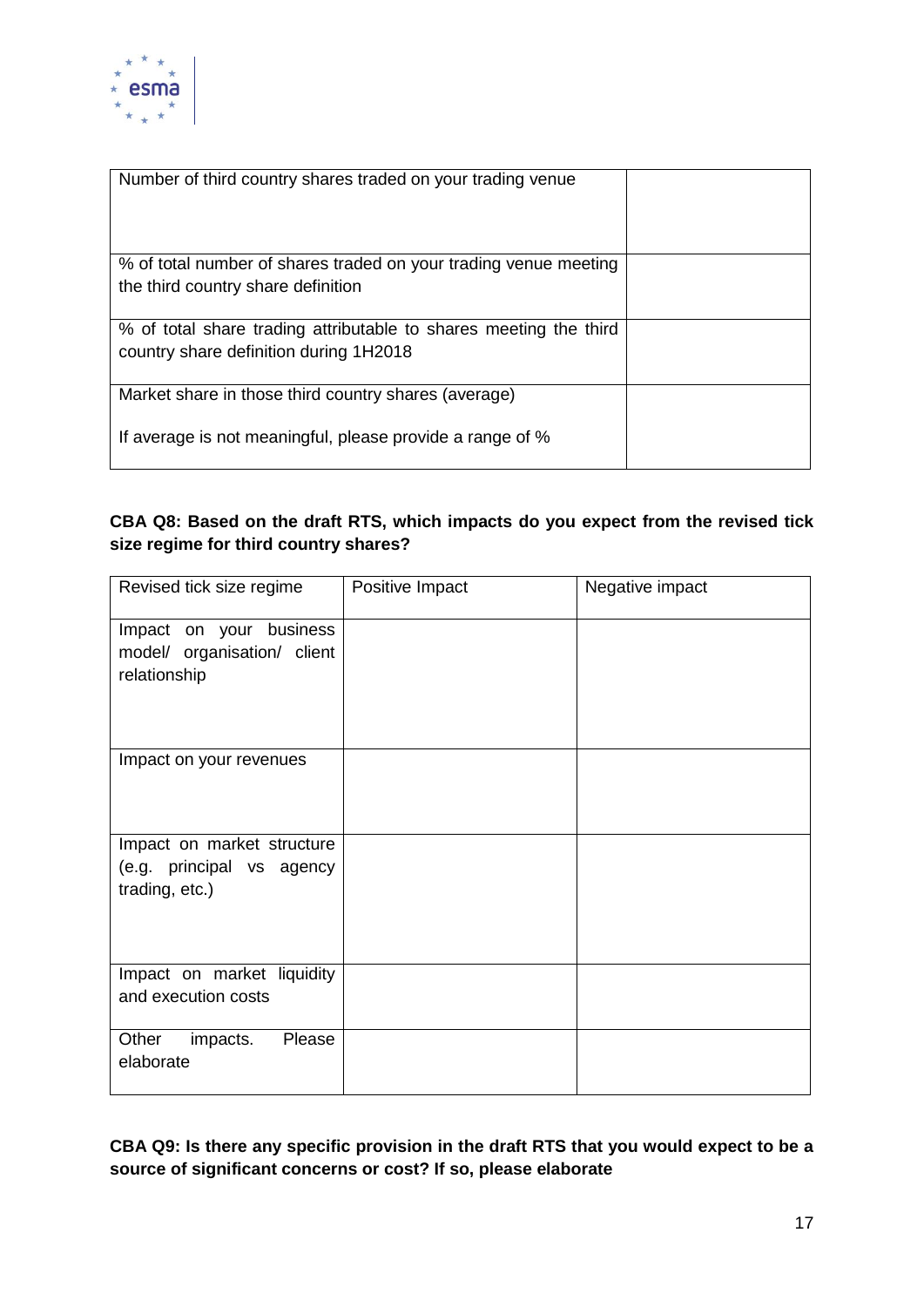

**CBA Q10: Please provide an indication, even a rough one, of compliance costs (in thousands of euros)**

| <b>Draft</b><br>amendment<br>to RTS11 | a.<br>costs | ΙT | b.<br>Training<br>costs | Staff<br>C.<br>costs | Other<br>d.<br>costs<br>(please<br>identify) | Total cots (if a, b,<br>c or d are not<br>available<br>separately) |
|---------------------------------------|-------------|----|-------------------------|----------------------|----------------------------------------------|--------------------------------------------------------------------|
| One-off                               |             |    |                         |                      |                                              |                                                                    |
| costs                                 |             |    |                         |                      |                                              |                                                                    |
|                                       |             |    |                         |                      |                                              |                                                                    |
|                                       |             |    |                         |                      |                                              |                                                                    |
| Recurring                             |             |    |                         |                      |                                              |                                                                    |
| costs<br>(on                          |             |    |                         |                      |                                              |                                                                    |
| annual<br>an                          |             |    |                         |                      |                                              |                                                                    |
| basis}                                |             |    |                         |                      |                                              |                                                                    |
|                                       |             |    |                         |                      |                                              |                                                                    |

**CBA Q11: Taking into account the size of your firm, would you qualify overall compliance costs as "low", "medium" or "high"?**

| Please enter here "Low", "Medium" or "High" |
|---------------------------------------------|
|                                             |
|                                             |
|                                             |
|                                             |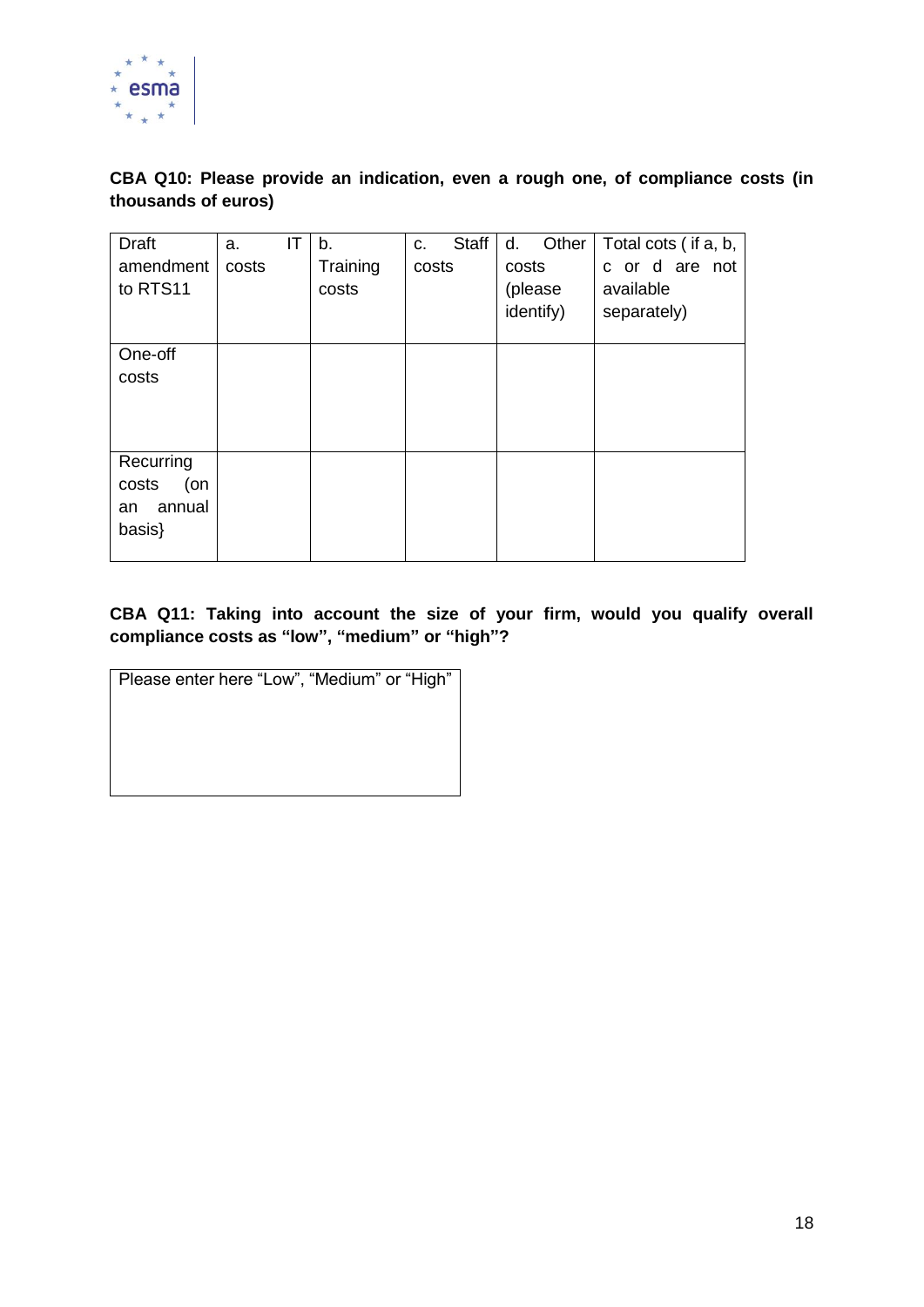

# <span id="page-18-0"></span>**3.2 Annex II: Cost-benefit analysis**

This section provides a high-level cost-benefit analysis (CBA) of the draft amendment to RTS 11 on tick sizes. A more detailed CBA will be published together with the final ESMA proposal.

The final CBA should ideally include some quantitative data to provide a more refined assessment of the impact of the ESMA proposal on market participants. To that end, market participants are invited to respond to the questions below.

#### **3.2.1 Questions for the final CBA**

**CBA Q5: This first question aims at identifying the category of firm/entity you belong to:**

| <b>Category</b>      | <b>Number</b><br>of |                                                                                    |
|----------------------|---------------------|------------------------------------------------------------------------------------|
|                      | employees           | Total turnover<br>in.<br>2017 (in millions<br>euros                                |
| <b>Trading venue</b> | $[1 - 50]$          |                                                                                    |
|                      | $[51 - 250]$        |                                                                                    |
|                      | $[251 - 1000]$      |                                                                                    |
|                      | >1000               |                                                                                    |
| Sell-side firm       | $[1 - 50]$          |                                                                                    |
|                      | $[51 - 250]$        |                                                                                    |
|                      | $[251 - 1000]$      |                                                                                    |
|                      | >1000               |                                                                                    |
|                      |                     | <b>Assets</b><br>under<br>management<br>on<br>31/12/2017<br>(in<br>millions euros) |
| <b>Buy-side firm</b> | $[1 - 50]$          |                                                                                    |
|                      | $[51 - 250]$        |                                                                                    |
|                      | $[251 - 1000]$      |                                                                                    |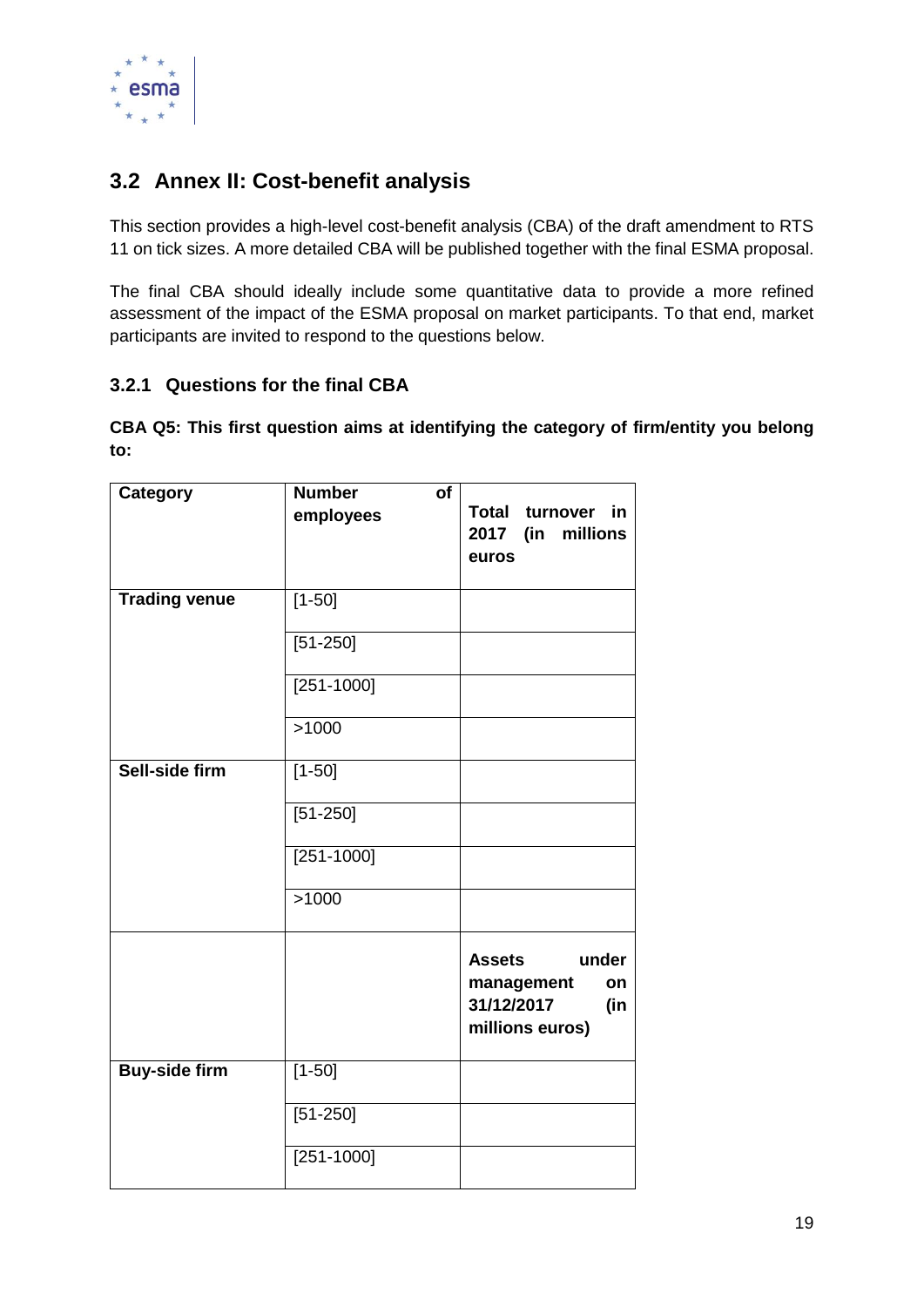

|                          |         | >1000          |  |
|--------------------------|---------|----------------|--|
| <b>Other</b><br>specify) | (please | $[1 - 50]$     |  |
|                          |         | $[51 - 250]$   |  |
|                          |         | $[251 - 1000]$ |  |
|                          |         | >1000          |  |

**CBA Q6: (Not for trading venues) Based on the definition of third country shares provided in the draft RTS, how often do you trade any of those instruments on an EU trading venues (on average):**

Never

On a daily basis

On a weekly basis

On a monthly basis

Less than on a monthly basis

**CBA Q7: (For trading venues only) Based on the definition of third country shares provided in the draft RTS, how many shares traded on your trading venue would be eligible for a revised tick size regime? Which percentage of the total number of shares traded on your trading venue does this account for? Which percentage of total turnover does this account for?**

| Third country shares (shares for which the most liquid venue<br>is located outside the EU and traded at least once a week on<br>the most liquid EU venue) | As of 30/06/2018 |
|-----------------------------------------------------------------------------------------------------------------------------------------------------------|------------------|
| Number of third country shares traded on your trading venue                                                                                               |                  |
| % of total number of shares traded on your trading venue meeting<br>the third country share definition                                                    |                  |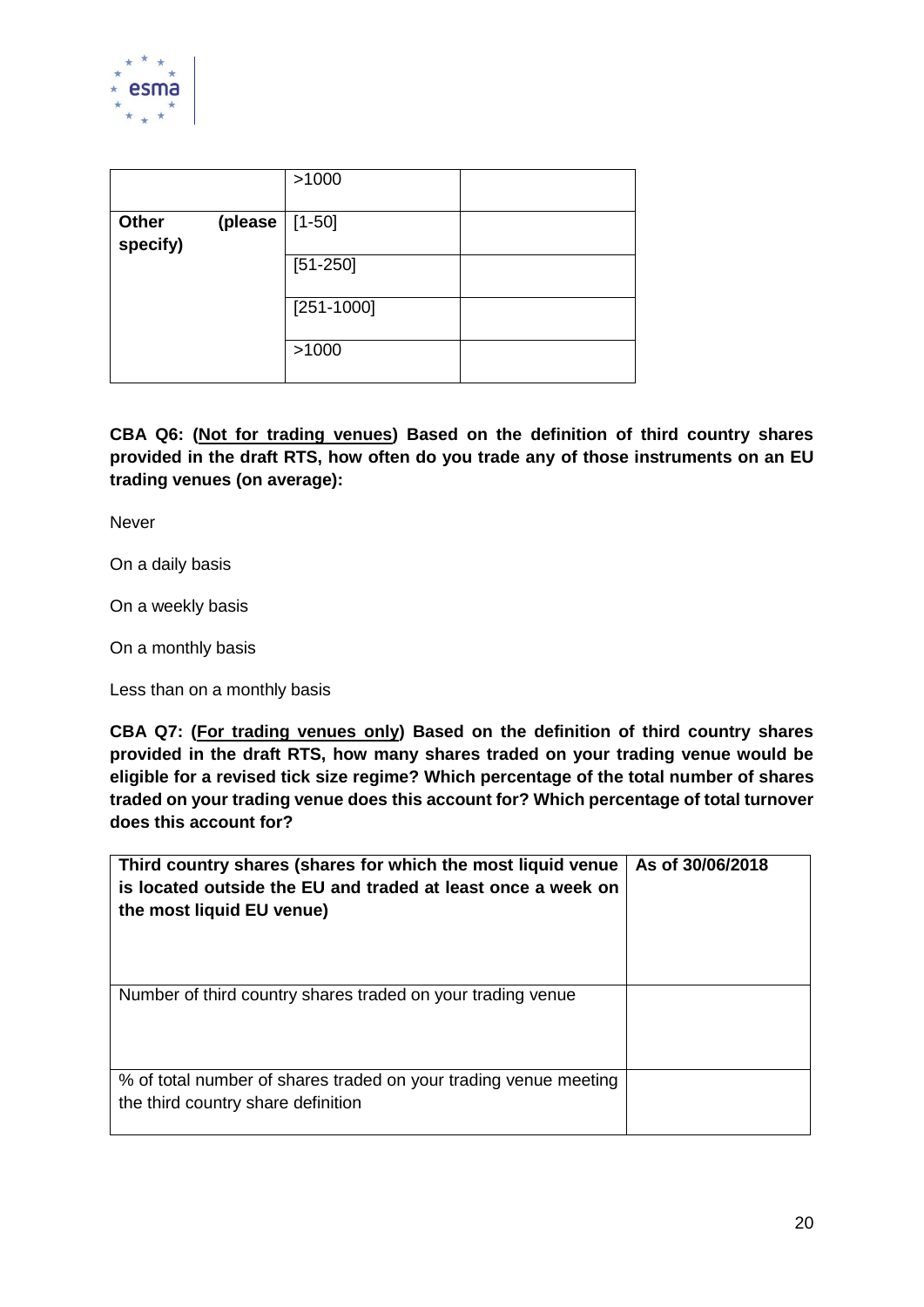

| % of total share trading attributable to shares meeting the third<br>country share definition during 1H2018 |  |
|-------------------------------------------------------------------------------------------------------------|--|
| Market share in those third country shares (average)                                                        |  |
| If average is not meaningful, please provide a range of %                                                   |  |

#### **CBA Questions 8 to 11 should be answered by all respondents**

#### **CBA Q8: Based on the draft RTS, which impacts do you expect from the revised tick size regime for third country shares?**

| Revised tick size regime    | Positive Impact | Negative impact |
|-----------------------------|-----------------|-----------------|
| Impact on your business     |                 |                 |
| model/ organisation/ client |                 |                 |
| relationship                |                 |                 |
|                             |                 |                 |
|                             |                 |                 |
| Impact on your revenues     |                 |                 |
|                             |                 |                 |
|                             |                 |                 |
| Impact on market structure  |                 |                 |
| (e.g. principal vs agency   |                 |                 |
| trading, etc.)              |                 |                 |
|                             |                 |                 |
|                             |                 |                 |
| Impact on market liquidity  |                 |                 |
| and execution costs         |                 |                 |
|                             |                 |                 |
| Other<br>impacts.<br>Please |                 |                 |
| elaborate                   |                 |                 |
|                             |                 |                 |

**CBA Q9: Is there any specific provision in the draft RTS that you would expect to be a source of significant concerns or cost? If so, please elaborate**

**CBA Q10: Please provide an indication, even a rough one, of compliance costs (in thousands of euros)**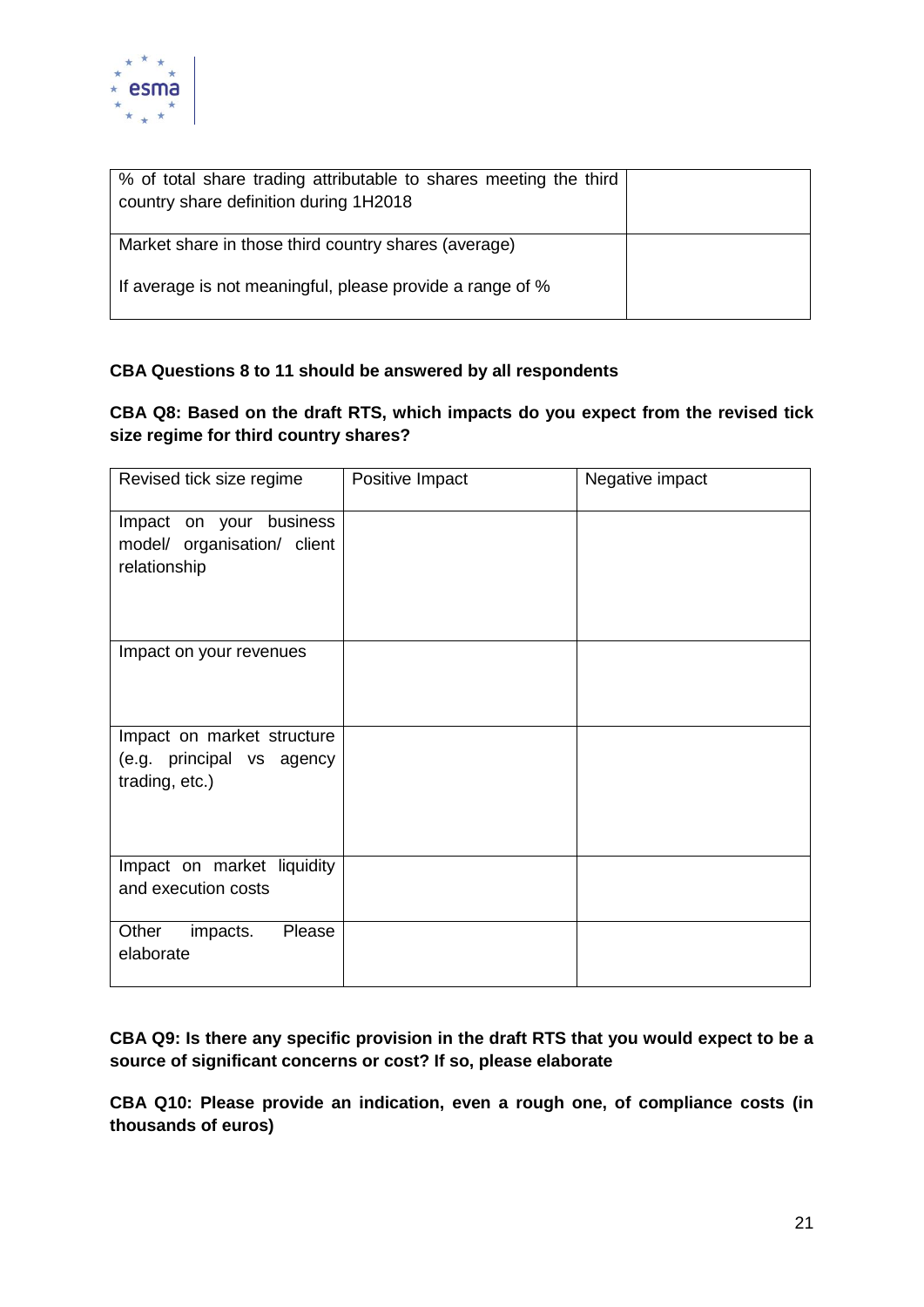

| <b>Draft</b><br>amendment<br>to RTS11               | a.<br>costs | IT | b.<br>Training<br>costs | <b>Staff</b><br>C.<br>costs | Other<br>d.<br>costs<br>(please<br>identify) | Total cots (if a, b,<br>c or d are not<br>available<br>separately) |
|-----------------------------------------------------|-------------|----|-------------------------|-----------------------------|----------------------------------------------|--------------------------------------------------------------------|
| One-off<br>costs                                    |             |    |                         |                             |                                              |                                                                    |
| Recurring<br>costs<br>(on<br>annual<br>an<br>basis} |             |    |                         |                             |                                              |                                                                    |

#### **CBA Q11: Taking into account the size of your firm, would you qualify overall compliance costs as "low", "medium" or "high"?**

| Please enter here "Low", "Medium" or "High" |
|---------------------------------------------|
|                                             |
|                                             |
|                                             |
|                                             |

#### **3.2.2 High-Level Cost-Benefit Analysis**

Pursuant to Articles 10(1) and 15 of the Regulation establishing ESMA, ESMA is empowered to develop draft regulatory technical standards (RTS) or draft implementing technical standards (ITS) where the European Parliament and the Council delegate power to the Commission to adopt the RTS/ITS by means of delegated acts under Article 290 TFEU in order to ensure consistent harmonisation in the areas specifically set out in the legislative acts within the scope of action of ESMA. The same article obliges ESMA to conduct open public consultations on draft RTS/ITS and to analyse the related potential costs and benefits, where appropriate. Such consultations and analyses shall be proportionate in relation to the scope, nature and impact of the draft RTS/ITS.

This section contains a high-level cost-benefit analysis (CBA) of the proposed amendments to RTS 11.

This document has four sections: (1) an introduction to the topic discussed (Introduction), (2) the baseline considered to determine the incremental costs and benefits arising from the draft RTS (Baseline), (3) an identification of the stakeholders subject to those amendments and how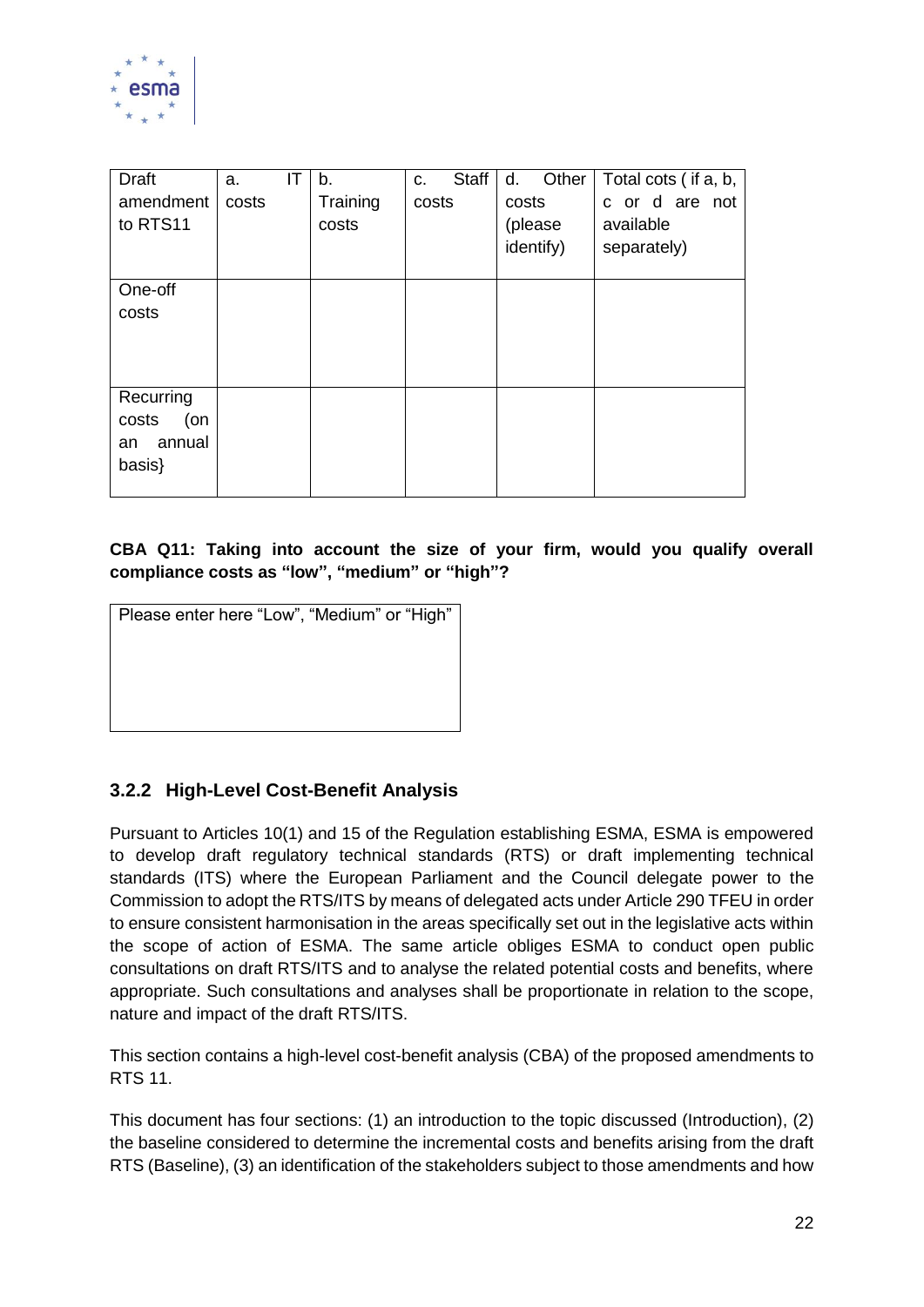

they may be affected (Stakeholders) and (4) an analysis of the costs and benefits arising from the incremental obligations attributed to the standard compared to the baseline (Cost Benefit Analysis). The stakeholders identified are trading venues, members and participants of trading venues, buy-side firms and end investors, and competent authorities.

#### **3.2.2.1 Introduction**

Under RTS 11, the minimum tick size applicable to shares and depositary receipts is calibrated to the ADNT on the most liquid market in the EU. While this metric appears as a straightforward liquidity indicator for the vast majority of equity instruments, experience since MiFID II entry into application demonstrated it may not be well suited to instruments for which the most liquid venue is located outside the EU (third country instruments).

The amendments proposed to RTS 11 aim at ensuring that the tick sizes applicable to third country instruments are adequate and properly calibrated to contribute to the orderly functioning of the market in those instruments.

The costs and benefits section provides a high-level analysis of the potential effects of the draft RTS on the stakeholders directly and indirectly affected. A more detailed CBA will be provided in the Final Report taking into account the responses to the CP, including to the CBA questions above. In practice, however, it may sometimes be very difficult to disentangle the effects of the Level 1 legislation, for which an impact assessment covering the general aspects of the Directive has been already performed and published by the European Commission, and the effects of the Level 2 Regulation. It may also be difficult to disentangle the impact of RTS 11, which has already been assessed in the CBA published by ESMA, and the costs attached to the proposed amendment.

ESMA notes that the costs incurred by market participants in relation to RTS 11 may partially depend on whether the tick size regime will apply to systematic internalisers' quotes. However, this issue is not within the scope of this consultation and is not taken into consideration in the CBA.

#### **3.2.2.2 Baseline**

From a legal perspective, the baseline to consider is Article 49 of MiFID II that introduces a tick size regime for trading venues, as supplemented by RTS 11 specifying the tick size regime for shares, depositary receipts and ETFs.

Under RTS 11, the minimum tick size is based on (i) the ADNT on the most relevant market in terms of liquidity, i.e. the EU trading venue with the highest turnover (ii) the price of the order.

The ADNT is currently automatically calculated and published by FITRS, a database operated by ESMA.

For CAs, the additional obligations for CAs arising from the proposed amendments to RTS 11would consist in determining whether an instrument traded on their domestic trading venues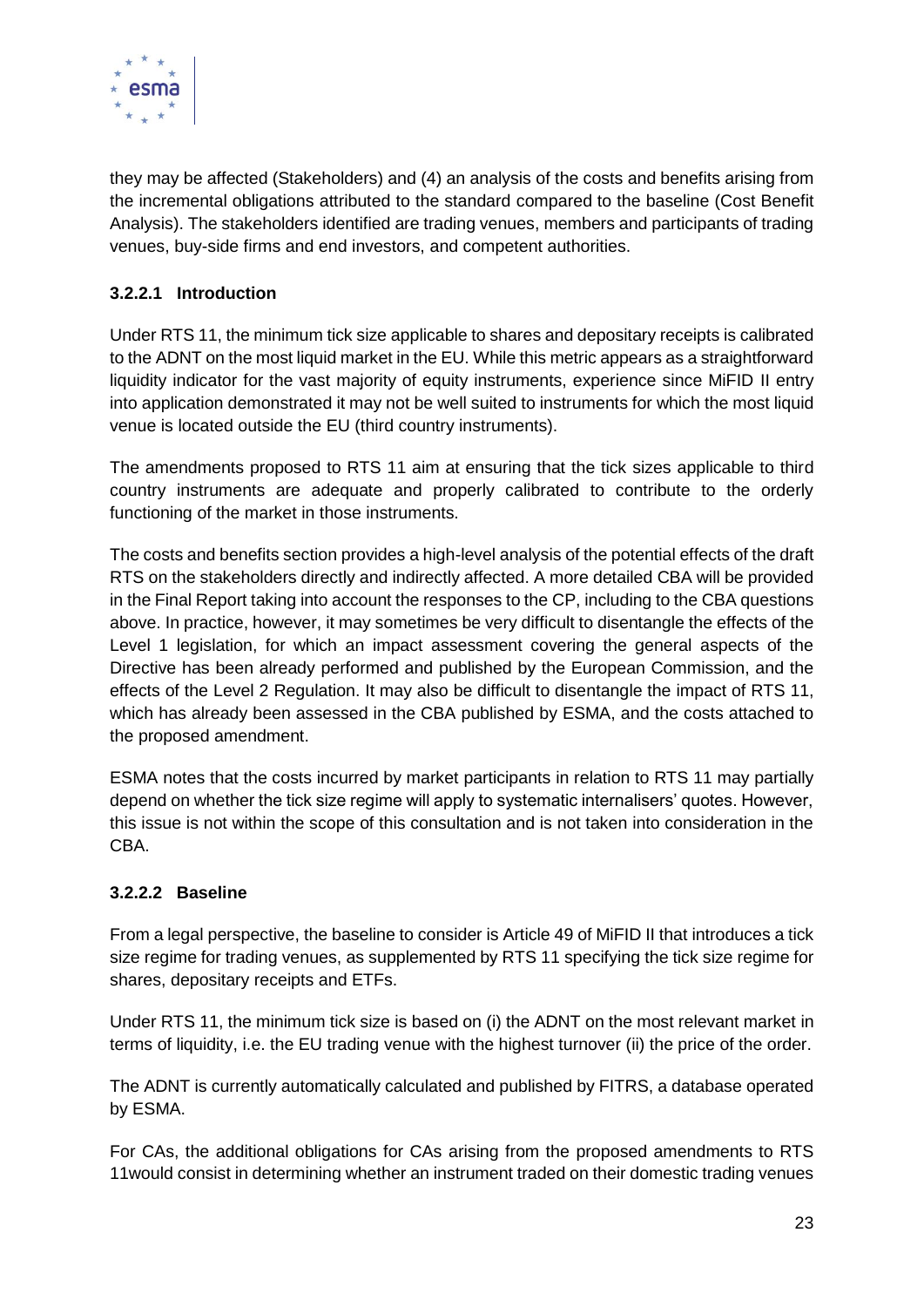

is eligible to an adjusted ADNT calculation. The CA would then have to determine an adjusted ADNT, in coordination with the CAs of the other trading venues where the third country instrument is traded, and communicate that information to the relevant trading venue(s).

The additional obligation created by the proposed amendment to RTS 11 would however only apply with respect to instruments for which the CA of the trading venue trading those instruments considers that the ADNT based on EU liquidity results in an applicable tick size that unduly constrains trading or does not allow for orderly trading conditions.

#### **3.2.2.3 Stakeholders**

The stakeholders identified are:

- Trading venues: Trading venues trading third country shares may have to adjust parameters in their IT systems to take into account the new tick size determined by their relevant competent authorities. Those potential additional efforts are expected to be far outweighed by the positive impact on the competiveness of those trading venues compared to the non-EU trading venues trading the same shares.
- Members and participants of trading venues: Likewise, those stakeholders will have to do one-off and potentially on-going adjustments to their IT system parameters, including brokers using order management systems.
- Institutional investors, buy-side firms and end-investors more broadly: Those stakeholders will be impacted to the extent that they will potentially have to adjust their IT systems, including trading algorithms to the new tick sizes resulting from the amended RTS.
- Competent authorities: Competent authorities for trading venues trading potentially inscope third country instruments would need to gather liquidity data on those third country instruments to assess eligibility. They may however consider delegating the gathering of liquidity data to trading venues. Under the preferred solution reflected in the draft RTS, relevant NCAs would also have to engage in a coordination effort with each other to agree on a revised ADNT.

#### **3.2.2.4 Cost-Benefit Analysis**

In order to remedy the current situation where EU trading venues are put at a disadvantage with non-EU trading venue due to the mandatory tick size regime under RTS 11 and to ensure orderly markets, the CP considers four possible options that would apply to "third-country shares" traded in the EU. Those options are summarised in the table below.

| <b>Policy</b>    | Ensuring that the tick size for third country shares contributes to orderly |
|------------------|-----------------------------------------------------------------------------|
| <b>Objective</b> | markets and does not create an unlevelled playing field for EU trading      |
|                  | venues compared to non-EU trading venues.                                   |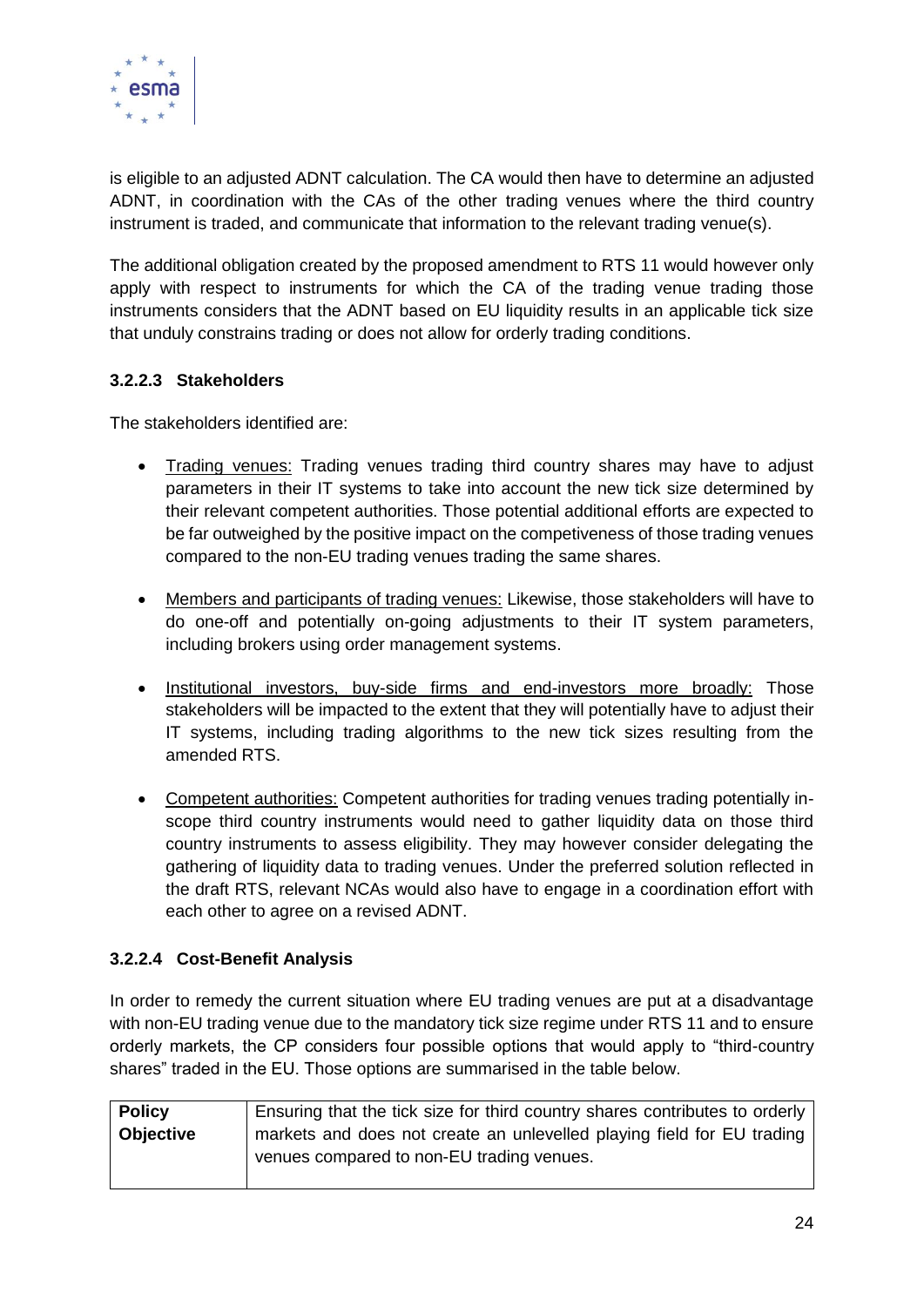

| Option 1  | Allow EU trading venues to use the tick size of the most liquid third country<br>venue.            |
|-----------|----------------------------------------------------------------------------------------------------|
| Option 2  | Apply the same tick size regime to third country shares as to ETFs.                                |
| Option 3  | Take into account trading volumes on the most liquid third country venue<br>to determine the ADNT. |
| Preferred | Allow CAs of EU trading venues where third country shares are traded to                            |
| Option 4  | agree on an adjusted ADNT on a case-by-case basis.                                                 |

On balance, ESMA's view is that option 4 is the preferable approach. Although it would not always ensure that the resulting applicable tick size (determined based on this adjusted ADNT) is aligned with the tick sizes applicable on non-EU venues, it would alleviate the issue observed and make sure that the applicable tick size in the EU is calibrated in a convergent way.

The CBA below further considers (i) the four options spelled out in the CP and (ii) the scope of instruments to which the proposed amendment to RTS 11 would apply, whatever the option retained under (i).

#### **Options for amending the tick size regime applicable to third country shares under RTS 11**

• Option 1: Allow EU trading venues to use the tick size of the most liquid third country venue.

| <b>Policy Objective</b>   | Ensuring that the tick sizes applicable to third country shares<br>contributes to orderly markets and does not create an unlevelled<br>playing field for EU trading venues compared to non-EU trading<br>venues. |
|---------------------------|------------------------------------------------------------------------------------------------------------------------------------------------------------------------------------------------------------------|
| <b>Technical Proposal</b> | EU trading venues would apply the same tick size as the one                                                                                                                                                      |
|                           | applicable on the most liquid third country venue.                                                                                                                                                               |
| <b>Benefits</b>           | This option would contribute to ensuring that EU trading venues are                                                                                                                                              |
|                           | not put at a disadvantage with non-EU trading venues trading the<br>same instruments.                                                                                                                            |
|                           | Where the third country venue is subject to a mandatory tick size,                                                                                                                                               |
|                           | this option would provide predictability and legal certainty.                                                                                                                                                    |
|                           | Furthermore, where two or more EU trading venues would be<br>trading the same third-country instrument, the same tick would                                                                                      |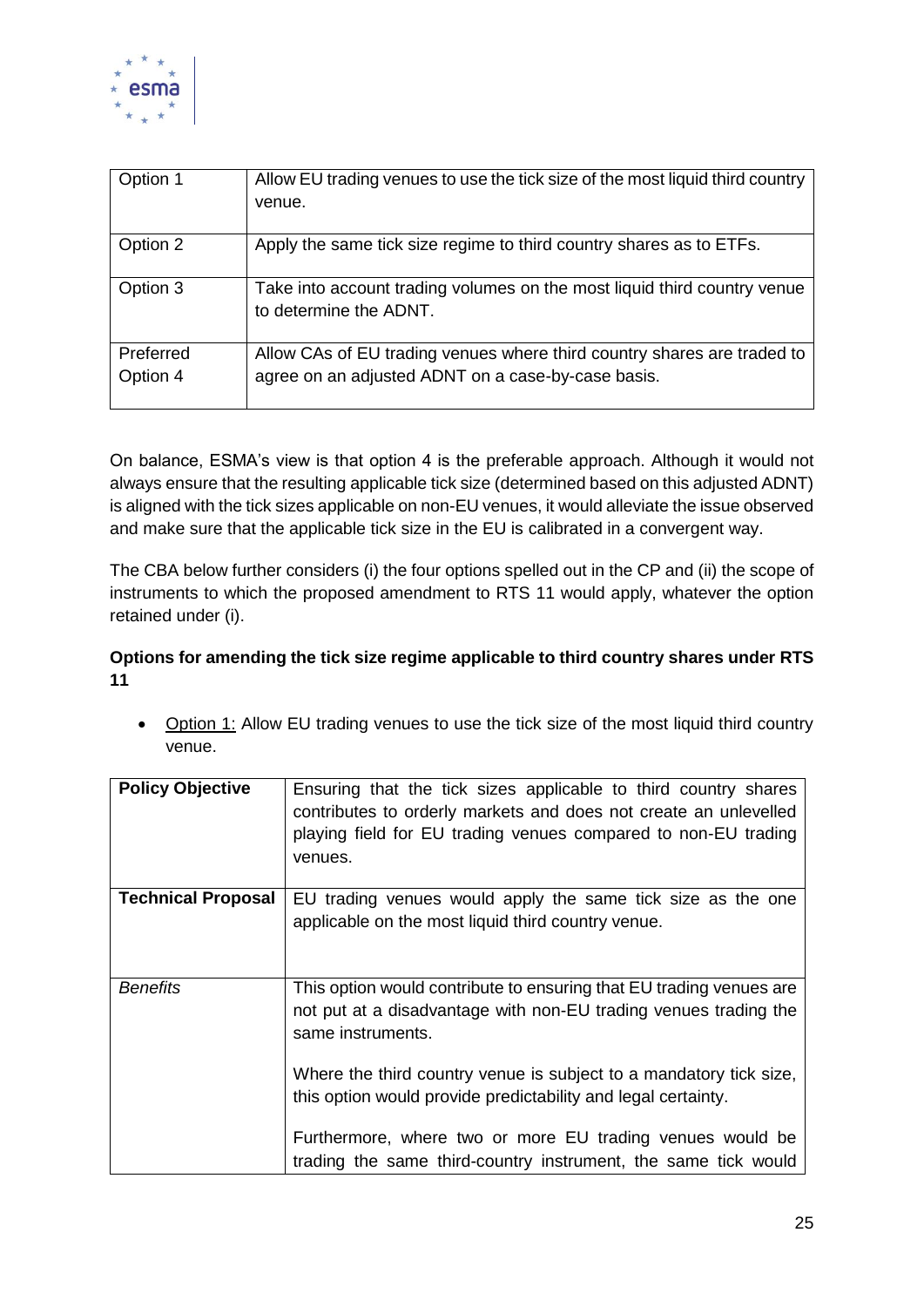

|                               | continue to apply across the EU, preserving a harmonised EU<br>regime.                                                                                                                                                                                                                                                                                                                                                                 |
|-------------------------------|----------------------------------------------------------------------------------------------------------------------------------------------------------------------------------------------------------------------------------------------------------------------------------------------------------------------------------------------------------------------------------------------------------------------------------------|
| Cost to regulator:            | CAs would incur on-going costs to periodically assess that the<br>relevant instruments continue to qualify as<br>third<br>country                                                                                                                                                                                                                                                                                                      |
| One-off                       | instruments, i.e. still have their most liquid venue located outside<br>the EU.                                                                                                                                                                                                                                                                                                                                                        |
| On-going                      | Costs for regulators would ultimately depend on the number of<br>identified.<br>instruments<br>However, CAs<br>may<br>also<br>consider<br>outsourcing the identification of those third country instruments to<br>the EU trading venue(s) trading those instruments.                                                                                                                                                                   |
|                               | Regulators would also need to adjust parameters of their market<br>surveillance tool to the revised tick size.                                                                                                                                                                                                                                                                                                                         |
|                               | In addition, CAs would incur one-off staff costs to check that the tick<br>size applied by its domestic trading venue(s) is the same as the one<br>applicable on the third country venue.                                                                                                                                                                                                                                              |
| Compliance cost:              | Trading venues trading third country shares will incur one-off staff<br>costs to determine the tick size applicable to those instruments on                                                                                                                                                                                                                                                                                            |
| One-off                       | the most liquid third country venue and possibly amend rule<br>book/annexes. They will also incur one-off IT costs to adjust the                                                                                                                                                                                                                                                                                                       |
| On-going                      | parameters of their trading system(s)                                                                                                                                                                                                                                                                                                                                                                                                  |
|                               | Where the non-EU trading venue would be subject to mandatory<br>tick size regimes which are rather stable, it is not expected that EU<br>trading venues will incur any on-going costs to track potential<br>changes in the third country venue tick size regime.                                                                                                                                                                       |
|                               | On-going compliance costs might be more significant in case of<br>potentially more volatile non-mandatory tick size regime on the non-<br>EU venue.                                                                                                                                                                                                                                                                                    |
| Cost to other<br>stakeholders | Members and participants of trading venues as well as other market<br>participants conducting algorithmic and HFT trading or using order<br>routing systems for order execution may incur one-off costs to<br>adjust the parameters of the IT used.                                                                                                                                                                                    |
| Indirect costs                | Where the most liquid third country venue would not be subject to a<br>mandatory tick size regime, it will be more difficult and costly for EU<br>trading venues to track potential changes in tick sizes on this third<br>country venue. This may potentially end up in EU trading venues<br>applying different tick sizes for third country shares. Stakeholders<br>would then lose the benefit of an EU harmonised tick size regime |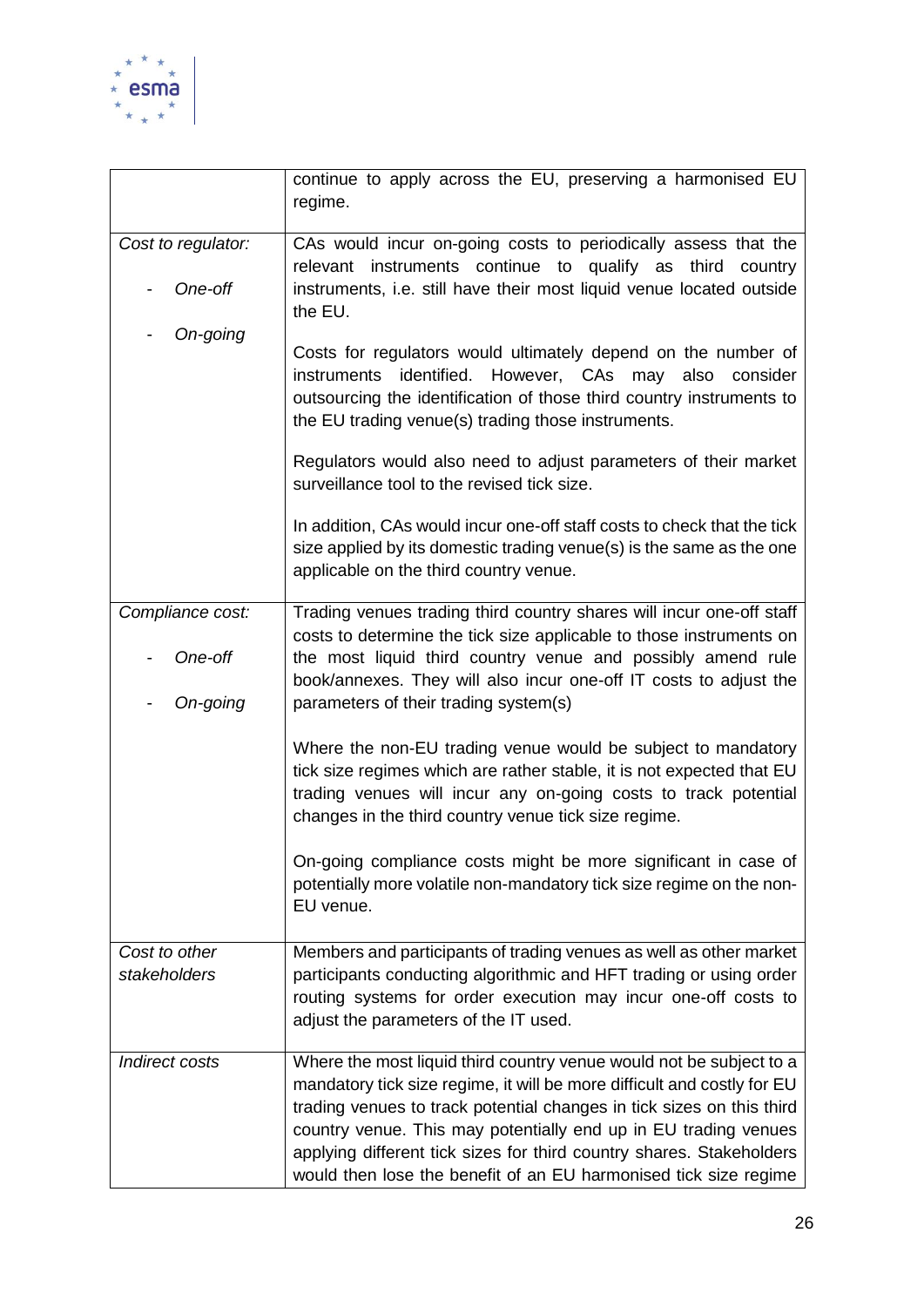

|         |  | as well as the predictability and legal certainty benefits of this |  |  |  |
|---------|--|--------------------------------------------------------------------|--|--|--|
| Option. |  |                                                                    |  |  |  |
|         |  |                                                                    |  |  |  |

• Option 2: Subjecting third country shares to a regime similar to ETFs

| <b>Policy Objective</b>       | Ensuring that the tick sizes applicable to third country shares<br>contributes to orderly markets and does not create an unlevelled<br>playing field for EU trading venues compared to non-EU trading<br>venues.                                                                                                                                                   |
|-------------------------------|--------------------------------------------------------------------------------------------------------------------------------------------------------------------------------------------------------------------------------------------------------------------------------------------------------------------------------------------------------------------|
| <b>Technical Proposal</b>     | The tick size for third country shares would no longer be based on<br>the ADNT. All third country shares would be assigned a tick size<br>corresponding to the most liquid liquidity band, as is currently the<br>case for ETFs.                                                                                                                                   |
| <b>Benefits</b>               | This proposal would be easy to put in place and would provide<br>predictability and legal certainty to stakeholders. As the rule would<br>be fixed and publicised ex-ante, there is less risk of market<br>disruption.                                                                                                                                             |
|                               | Furthermore, where two or more EU trading venues would be<br>trading the same third-country share, the same minimum tick would<br>continue to apply across the EU, preserving a harmonised EU<br>regime. There would be no need for potentially time-consuming<br>case-by-case coordination and agreement amongst the NCAs<br>involved to agree on a revised ADNT. |
| Cost to regulator:<br>One-off | Regulators will incur non-significant one-off costs to adjust<br>parameters of their market surveillance tool to the revise tick size.                                                                                                                                                                                                                             |
| On-going                      |                                                                                                                                                                                                                                                                                                                                                                    |
| Compliance cost:<br>One-off   | Trading venues trading third country shares will incur one-off staff<br>costs to possibly amend rule book/annexes as well as one-off IT<br>costs to adjust the parameters of their trading system(s).                                                                                                                                                              |
| On-going                      | Those costs are expected to be non-significant.                                                                                                                                                                                                                                                                                                                    |
| Cost to other<br>stakeholders | Same as under Option 1                                                                                                                                                                                                                                                                                                                                             |
| Indirect costs                | This option would not allow for an appropriate calibration of the tick<br>size for third country shares that takes into account the specific<br>liquidity profile of each of those instruments. The minimum tick size<br>would be completely disconnected from, and possibly lower, than                                                                           |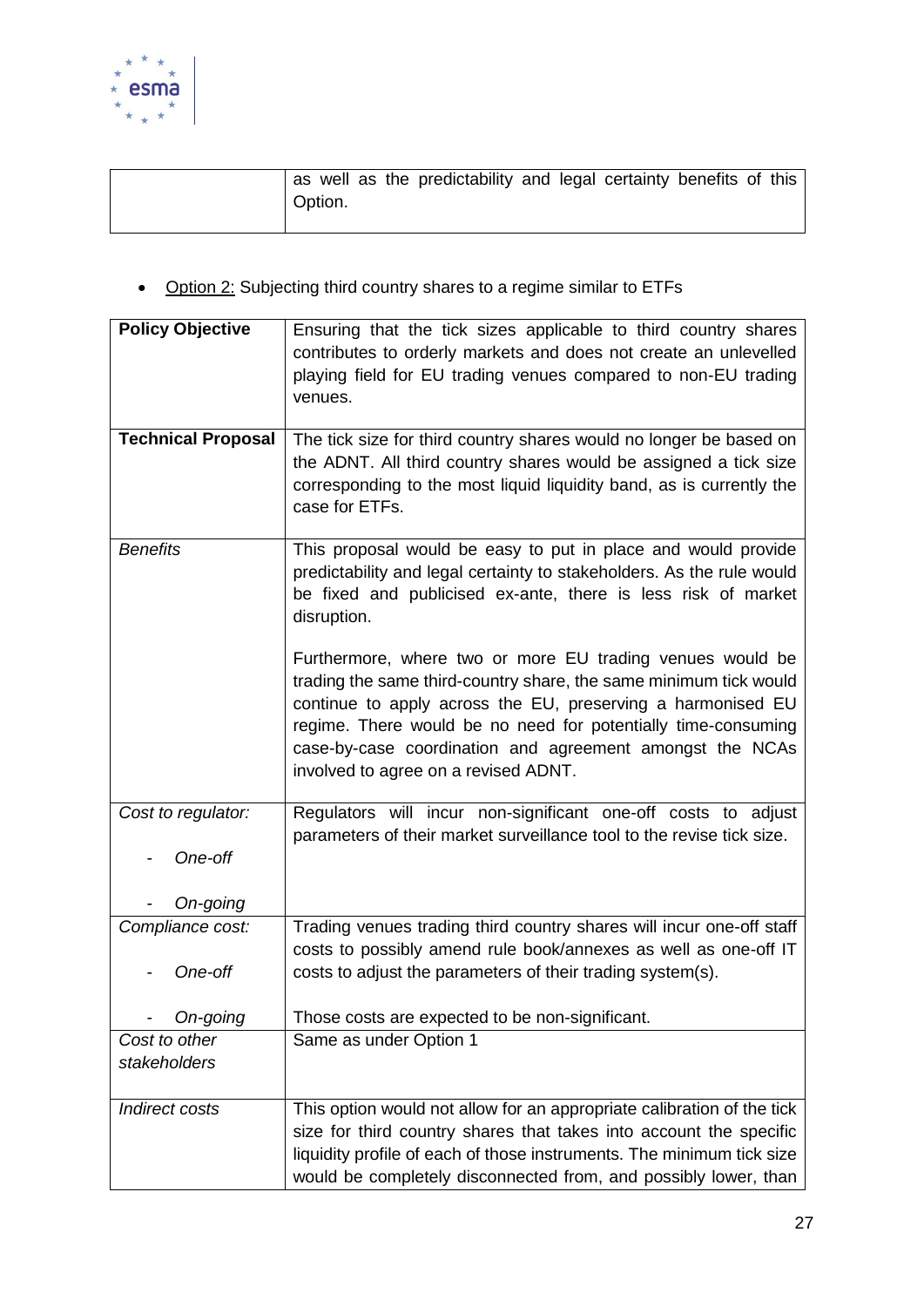

| the tick size that apply on the third country venue, with potentially |
|-----------------------------------------------------------------------|
| unknown consequences.                                                 |
|                                                                       |

• Option 3: Taking into account trading volumes on the most liquid third country venue to determine the ADNT

| <b>Policy Objective</b>   | Ensuring that the tick sizes applicable to third country shares<br>contributes to orderly markets and does not create an unlevelled<br>playing field for EU trading venues compared to non-EU trading<br>venues.                                                                                                                                      |
|---------------------------|-------------------------------------------------------------------------------------------------------------------------------------------------------------------------------------------------------------------------------------------------------------------------------------------------------------------------------------------------------|
| <b>Technical Proposal</b> | The CA of an EU trading venue where a third country share is traded<br>would be required to report the number of transactions executed on<br>the most liquid third country venue to FITRS so that the system can<br>include this data in its calculation.                                                                                             |
| <b>Benefits</b>           | This proposal would alleviate the concerns identified by trading<br>venues with respect to unlevelled playing field with third country<br>venues. It will also ensure that the applicable tick size in the EU is<br>calibrated in a convergent way.                                                                                                   |
| Cost to regulator:        | CAs will incur one-off and on-going costs to collect data from third-<br>country venues and report it to ESMA.                                                                                                                                                                                                                                        |
| One-off<br>On-going       | The magnitude of the costs incurred will depend on the number of<br>instruments eligible to the revised approach. Costs may also<br>depend on the readiness and willingness of non-EU trading venues<br>to share data that may not be available for free. CAs may however<br>consider outsourcing those costs to the requesting EU trading<br>venues. |
|                           | Regulators will incur non-significant one-off costs to adjust<br>parameters of their market surveillance tool to the revise tick size.                                                                                                                                                                                                                |
|                           | The reporting of third-country venue data would require significant<br>and costly changes to FITRS that would be challenging to<br>implement within a short timeframe.                                                                                                                                                                                |
| Compliance cost:          | Where requested by CAs, trading venues will incur one-off and on-                                                                                                                                                                                                                                                                                     |
| One-off                   | going costs to collect trading data from third-country trading venues.                                                                                                                                                                                                                                                                                |
|                           | The magnitude of the costs incurred will depend on the number of                                                                                                                                                                                                                                                                                      |
| On-going                  | instruments eligible to the revised approach. Costs may also                                                                                                                                                                                                                                                                                          |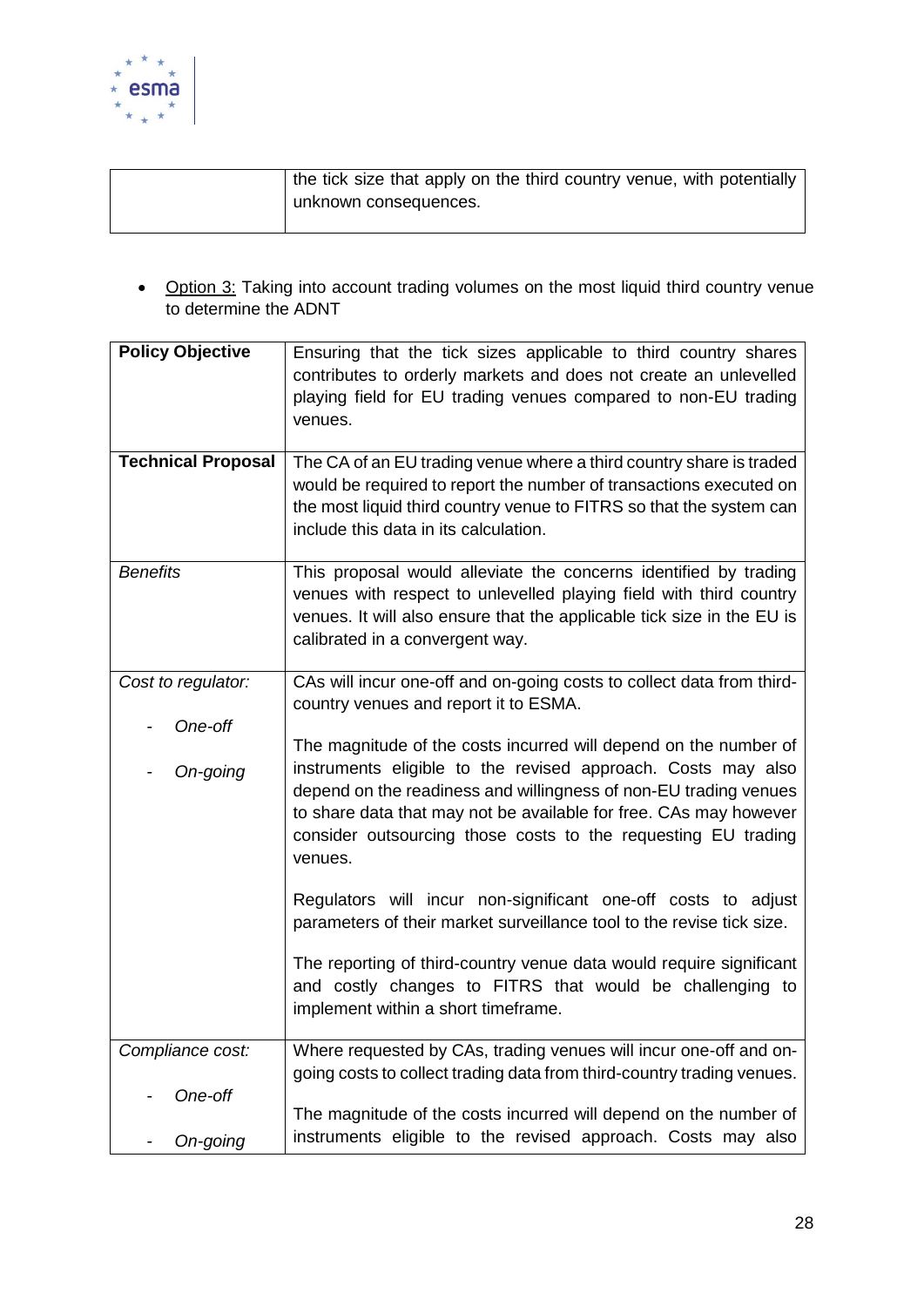

|                               | depend on the readiness and willingness of non-EU trading venues<br>to share this data and whether it would be available for free.                                                                                                                                           |
|-------------------------------|------------------------------------------------------------------------------------------------------------------------------------------------------------------------------------------------------------------------------------------------------------------------------|
|                               | Trading venues trading third country shares will incur one-off staff<br>costs to possibly amend rule book/annexes as well as one-off and<br>on-going IT costs to adjust the parameters of their trading<br>system(s). Those latter costs are expected to be non-significant. |
| Cost to other<br>stakeholders | Same as under Option 1                                                                                                                                                                                                                                                       |
| Indirect costs                | The proposal will not always ensure that the resulting applicable tick<br>size is aligned with the third country venue tick size.                                                                                                                                            |

• Option 4: Allowing the CAs of trading venues trading a third country share to use an adjusted ADNT that reflects the liquidity available on third country venues on a caseby-case basis

| <b>Policy Objective</b>   | Ensuring that the tick sizes applicable to third country shares<br>contributes to orderly markets and does not create an unlevelled<br>playing field for EU trading venues compared to non-EU trading<br>venues.                                                                                                                                                                                                                                                                                                                                                                                                                                                     |
|---------------------------|----------------------------------------------------------------------------------------------------------------------------------------------------------------------------------------------------------------------------------------------------------------------------------------------------------------------------------------------------------------------------------------------------------------------------------------------------------------------------------------------------------------------------------------------------------------------------------------------------------------------------------------------------------------------|
| <b>Technical Proposal</b> | The CAs of an EU trading venues where a third country share is<br>traded may determine an adjusted ADNT reflecting the liquidity<br>available on third country venues on a case-by-case basis.<br>Where a third country share is traded on EU trading venues in more<br>than one Member State, relevant CAs would need to coordinate<br>between amongst themselves and agree on the adjusted ADNT.                                                                                                                                                                                                                                                                   |
| <b>Benefits</b>           | This proposal would alleviate the concerns identified by trading<br>venues with respect to unlevelled playing field with third country<br>venues. It will also ensure that the applicable tick size in the EU is<br>calibrated in a convergent way through coordination and agreement<br>amongst relevant CAs.<br>The flexibility provided would allow CAs to better take into account<br>the overall liquidity of a third country instrument without prescribing<br>a specific and rigid methodology for doing so. The proposal would<br>alleviate constraints around data availability from the third trading<br>venue as other public data sources could be used. |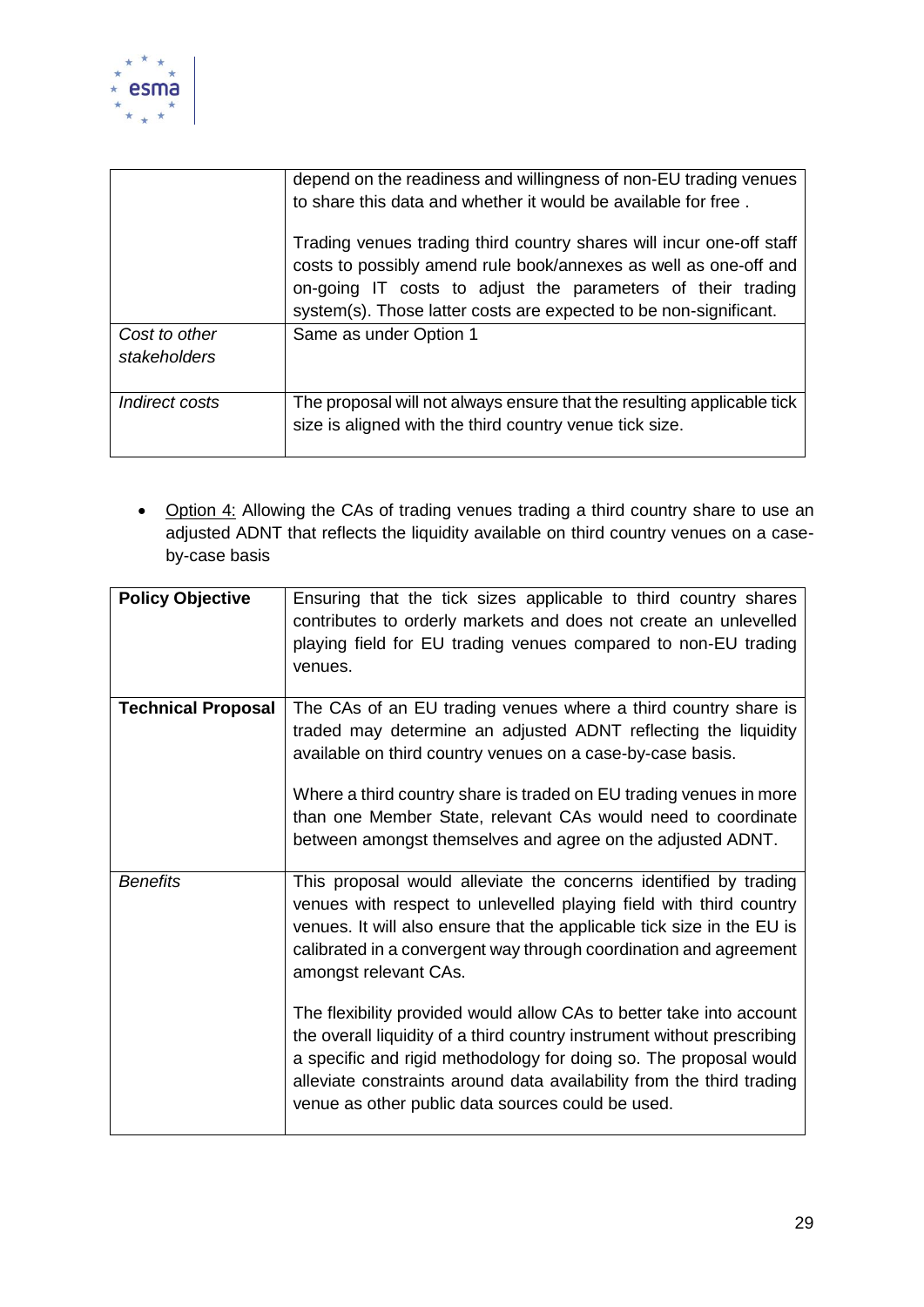

| Cost to regulator:            | CAs would incur one-off and on-going staff costs to assess, or<br>check when outsourced to trading venues, the liquidity available on                                                                                                                                                                                                                                                   |
|-------------------------------|-----------------------------------------------------------------------------------------------------------------------------------------------------------------------------------------------------------------------------------------------------------------------------------------------------------------------------------------------------------------------------------------|
| One-off                       | third country venues and determine an adjusted ADNT.                                                                                                                                                                                                                                                                                                                                    |
| On-going                      | Where the third country share is traded on EU trading venues in<br>more than one Member State, relevant CAs will also incur one-off<br>and on-going staff costs to coordinate amongst themselves and<br>agree on an adjusted ADNT.                                                                                                                                                      |
|                               | Regulators will incur non-significant one-off and recurring IT costs<br>to adjust parameters of their market surveillance tool to the revised<br>tick sizes.                                                                                                                                                                                                                            |
| Compliance cost:              | Where requested by CAs, trading venues will incur one-off and on-<br>going costs to collect third country trading data from public sources.                                                                                                                                                                                                                                             |
| One-off                       | The magnitude of the costs incurred will depend on the number of<br>instruments eligible to the revised approach.                                                                                                                                                                                                                                                                       |
| On-going                      | Trading venues trading third country instruments will incur one-off                                                                                                                                                                                                                                                                                                                     |
|                               | staff costs to possibly amend rule book/annexes as well as one-off                                                                                                                                                                                                                                                                                                                      |
|                               | and on-going IT costs to adjust the parameters of their trading<br>system(s). Those latter costs are expected to be non-significant.                                                                                                                                                                                                                                                    |
| Cost to other<br>stakeholders | Same as under Option 1                                                                                                                                                                                                                                                                                                                                                                  |
|                               | It is worth noting that, at least for the time being, the adjusted ADNT<br>that serves as a reference for the applicable tick size will not be<br>reported to FITRS by the relevant CA and will only be<br>communicated bilaterally to the concerned trading venues. The<br>"old" ADNT will continue to appear in FIRDS.                                                                |
|                               | FITRS will therefore no longer serve as an exhaustive database for<br>ADNT. However, no potential costs for stakeholders could be<br>clearly identified so far.                                                                                                                                                                                                                         |
| <b>Indirect costs</b>         | The resulting applicable tick size (determined based on the adjusted<br>ADNT) may not be aligned perfectly with the tick sizes applicable<br>on non-EU venues.                                                                                                                                                                                                                          |
|                               | Where the third country share is traded on EU trading venues in<br>more than one Member State, the agreement to be reached<br>amongst relevant CAs will contribute to ensuring that the adjusted<br>ADNT is reasonably calibrated. Such safeguard will not exist where<br>the instrument is only traded in one Member State and where the<br>adjusted ADNT would be set by a single CA. |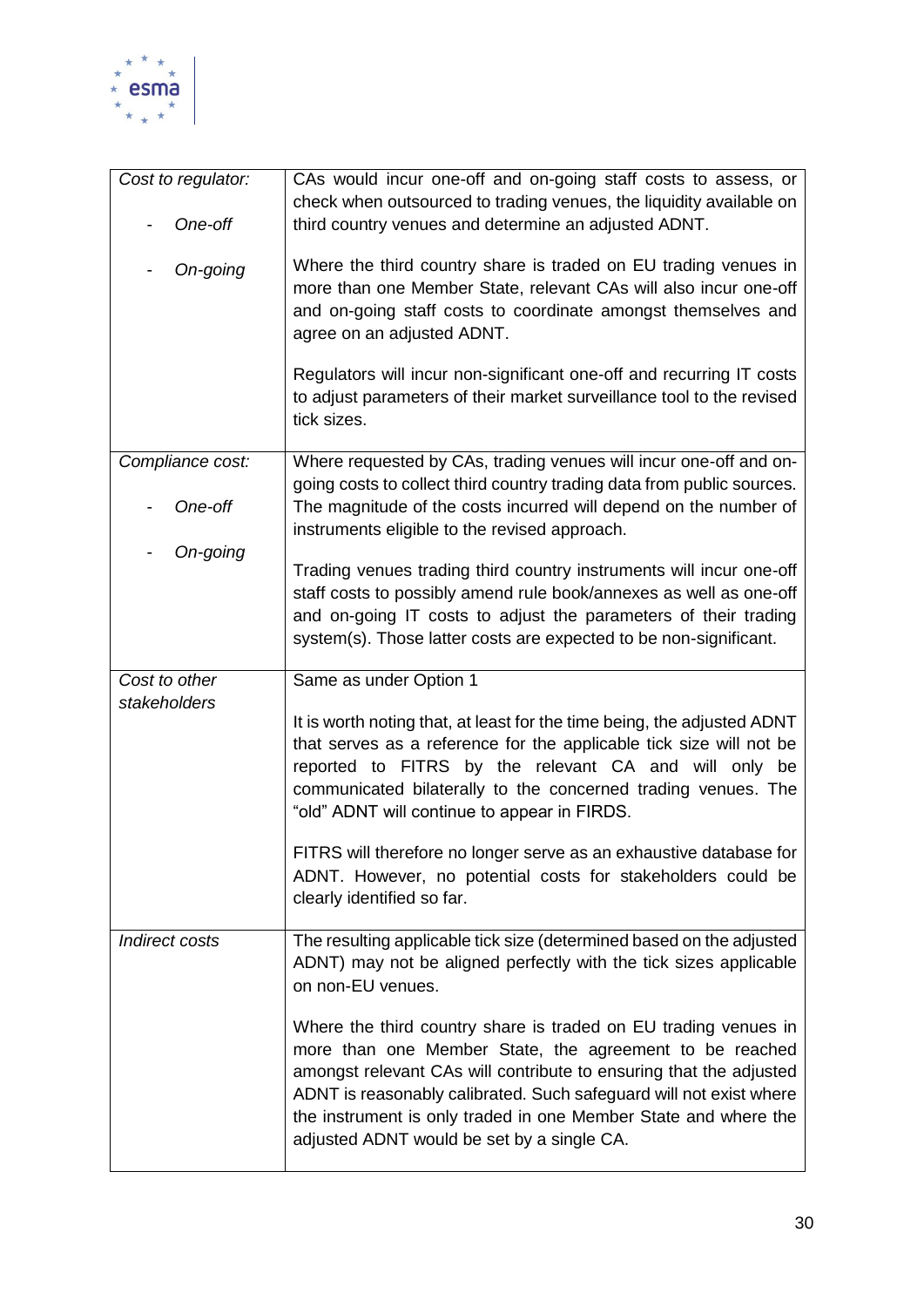

#### **Scope of instruments eligible to RTS 11 amendment**

Whereas under RTS 11, the tick size regime applies to shares, depositary receipts and certain ETFs, the CP proposes to introduce a revised approach for shares only and not for depositary receipts. It indeed appears unlikely that a depositary receipt aiming at facilitating trading of the underlying share in the EU has its main pool of liquidity outside the EU.

The CP also proposes to limit the scope of eligible instruments to circumstances where this appears indeed necessary to address effective competition concerns.

| <b>Policy Objective</b>                   | Ensure that the revised tick size approach is limited to<br>circumstances justified by EU competitiveness and orderly trading<br>concerns.                                                                                                                                                                                                                                                    |
|-------------------------------------------|-----------------------------------------------------------------------------------------------------------------------------------------------------------------------------------------------------------------------------------------------------------------------------------------------------------------------------------------------------------------------------------------------|
| <b>Technical Proposal</b>                 | The revised tick size regime would only apply to shares traded on<br>an EU trading venue where the CA for that venue can reasonably<br>demonstrate that the most liquid trading venue for that share is<br>located outside the EU and where the share trades at least once a<br>day on that trading venue.                                                                                    |
| <b>Benefits</b>                           | The draft RTS will contribute to predictability and legal certainty by<br>ensuring that the mandatory tick size regime under current RTS 11<br>remains the predominant one and that the exceptions are limited<br>and do not become the norm.                                                                                                                                                 |
| Cost to regulator:<br>One-off<br>On-going | CAs of trading venues where third country shares are traded would<br>incur one-off staff costs to identify third country shares traded on<br>their domestic trading venues that are eligible to the exemption, i.e.<br>that have their liquid venue located outside the EU. However, the<br>test would only have to be performed for the subset of shares that<br>trades at least once a day. |
|                                           | CAs would incur on-going costs to periodically assess that the<br>relevant shares continue to qualify as third country instruments.<br>Costs for regulators would ultimately depend on the number of<br>instruments identified. In addition, CAs may also consider<br>outsourcing the identification of those third country shares to the EU<br>trading venue(s) trading those shares.        |
| Compliance cost:<br>One-off<br>On-going   | Trading venues may be required by CAs to identify third country<br>shares traded on them and that are eligible to the exemption, i.e.<br>that have their most liquid trading venue located outside the EU and<br>that are traded at least once a day.                                                                                                                                         |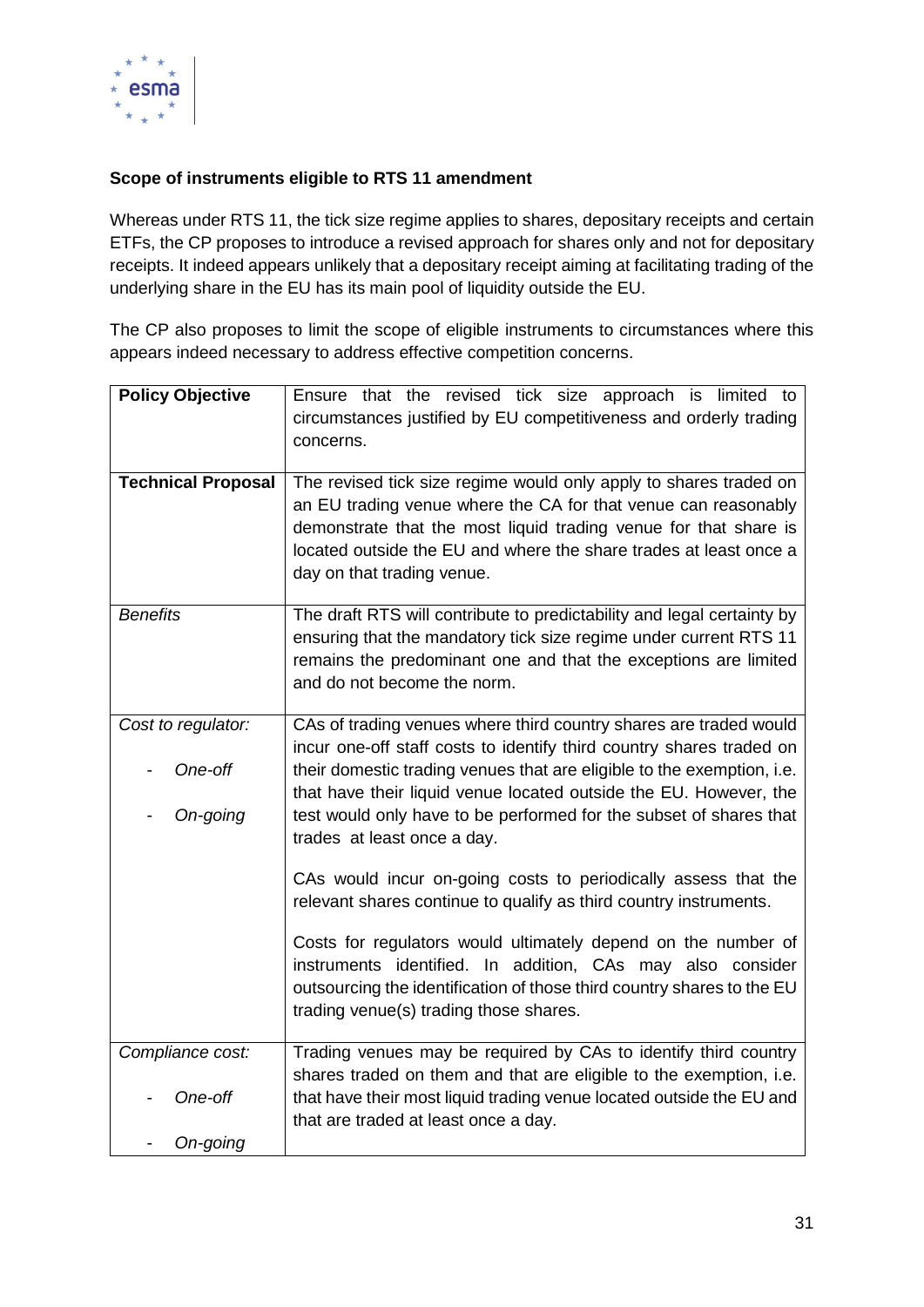

|                               | One-off and on-going costs would depend on the number of shares<br>potentially eligible to the revised approach.                                                                                                                                                                                                                                |
|-------------------------------|-------------------------------------------------------------------------------------------------------------------------------------------------------------------------------------------------------------------------------------------------------------------------------------------------------------------------------------------------|
| Cost to other<br>stakeholders | Investors, including retail investors, trading shares that have their<br>most liquid venue located outside the EU but that trade less than<br>once a day on average will not benefit from reduced tick size on EU<br>venues. However, the related potential costs are expected to be<br>limited due to infrequent trading in those instruments. |
| Indirect costs                | None identified                                                                                                                                                                                                                                                                                                                                 |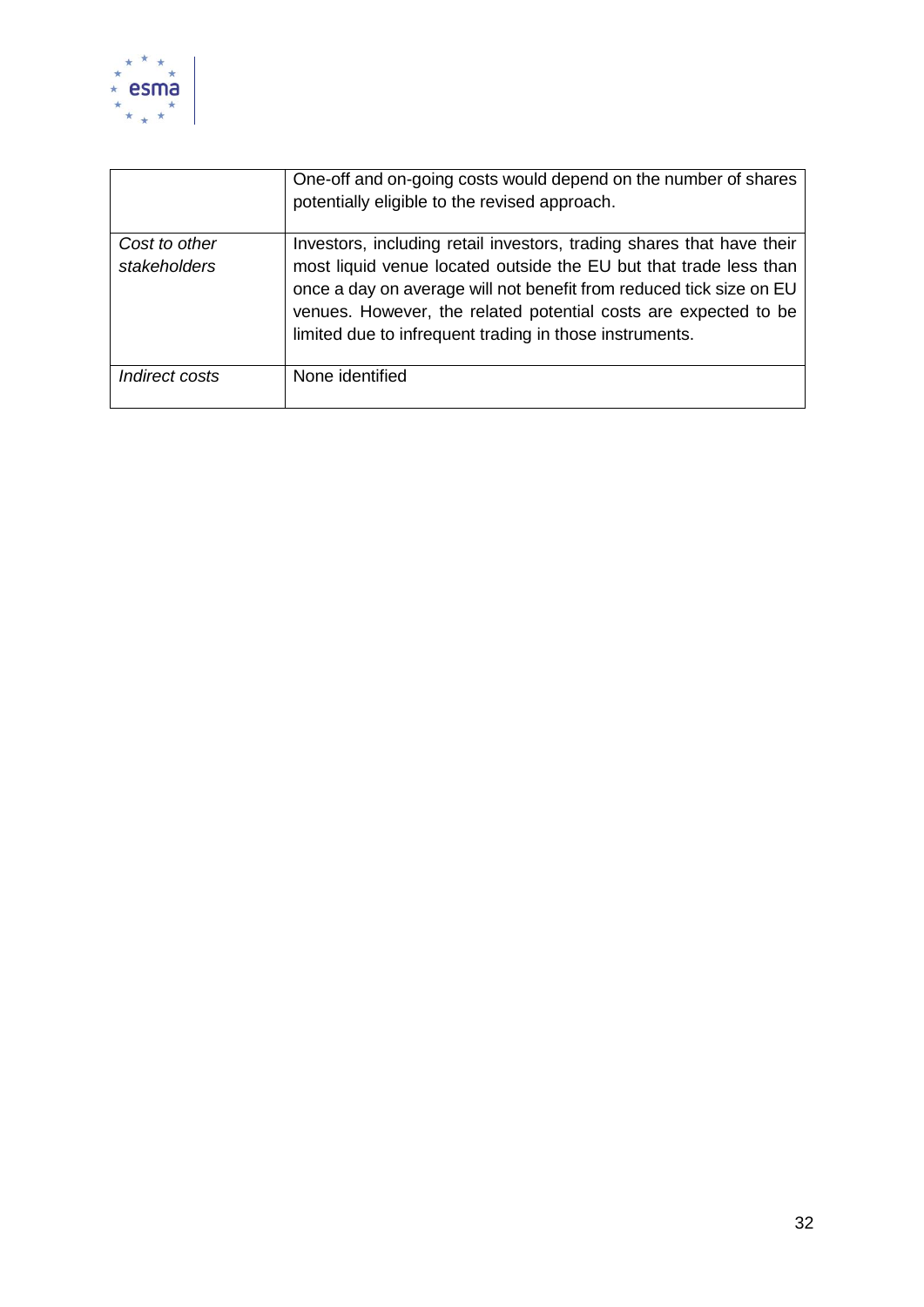

### <span id="page-32-0"></span>**3.3 Annex III: Draft amendments to RTS 11**

#### **COMMISSION DELEGATED REGULATION (EU) .../...**

#### **of [ ]**

**amending Delegated Regulation (EU) 2017/588 supplementing Directive 2014/65/EU of the European Parliament and of the Council with regard to regulatory technical standards on the tick size regime for shares, depositary receipts and exchange-traded funds**

#### **(Text with EEA relevance)**

THE EUROPEAN COMMISSION,

Having regard to the Treaty on the Functioning of the European Union,

Having regard to Directive 2014/65/EU of the European Parliament and of the Council of 15 May 2014 on markets in financial instruments and amending Directive 2011/61/EU, and in particular Article 49(3) and (4) thereof,

Whereas:

1

- (1) Commission Delegated Regulation (EU) 2017/588<sup>3</sup> sets out the mandatory tick size regime for shares, depositary receipts and certain exchange-traded funds. In particular, under Delegated Regulation (EU) 2017/588 the minimum tick size applicable to shares is calibrated to the average daily number of transaction on the most liquid market in the Union. While this metric is a good and simple liquidity indicator for the vast majority of equity instruments, it is not well suited to those shares for which the trading venue with the highest turnover is located outside the Union. In this case, the mandatory tick size may be calculated only on a small subset of the overall activity. It is therefore important to introduce the possibility for the competent authorities of the trading venues where those shares are traded to agree on an adjusted average daily number of transaction reflecting more accurately the overall liquidity profile for those financial instruments.
- (2) The mandatory tick size was established in order to harmonise price increments on trading venues in the Union and to prevent tick sizes being used as a tool for competition. This might otherwise result in ever smaller tick sizes being used with detrimental effects on market depth, on the quality of liquidity and ultimately on the orderly functioning of

<sup>3</sup> Commission Delegated Regulation (EU) 2017/588 of 14 July 2016 supplementing Directive 2014/65/EU of the European Parliament and of the Council with regard to regulatory technical standards on the tick size regime for shares, depositary receipts and exchange-traded funds (OJ L 87, 31.3.2017, p. 411).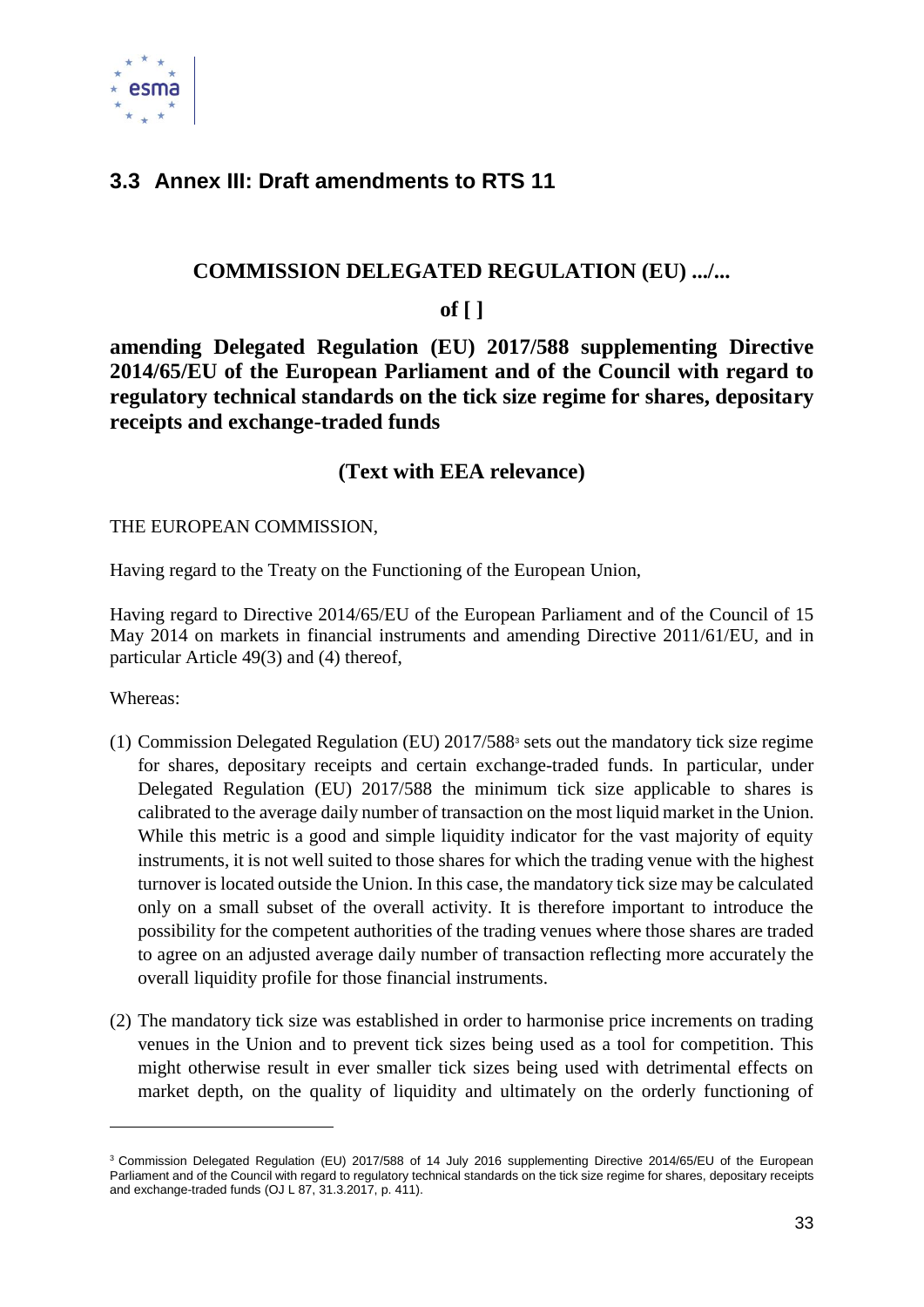

markets. It is therefore crucial that any adjusted average daily number of transactions is agreed in a coordinated manner between European Securities and Markets Authority (ESMA) and all competent authorities supervising trading venues where the concerned share is traded so as to ensure that the applicable tick size remains the same on all trading venues in the Union.

- (3) In order to ensure legal certainty and predictability of the mandatory tick size regime, it is important to limit the possibility for competent authorities to agree on adjustments of the applicable averages daily number of transactions to cases where such adjustments are necessary to maintain the competiveness of trading venues operating in the Union and the orderly functioning of markets. This would notably be the case for shares for which the most liquid trading venue in turnover terms is located outside the Union and that are traded regularly in the Union.
- (4) This Regulation is based on the draft regulatory technical standards submitted by the ESMA to the Commission.
- (5) ESMA has conducted open public consultations on the draft regulatory technical standards on which this Regulation is based, analysed the potential related costs and benefits and requested the opinion of the Securities and Markets Stakeholder Group established in accordance with Article 37 of Regulation (EU) No 1095/2010 of the European Parliament and of the Council<sup>4</sup>,

HAS ADOPTED THIS REGULATION:

1

#### *Article 1*

#### **Amendment to Delegated Regulation (EU)2017/588**

In Article 3, the following paragraphs 8 to 10 are added:

'8. The competent authority for a specific share which has its main pool of liquidity located outside the Union may, for that share, adjust the average daily number of transactions calculated as per the procedure prescribed under paragraphs 2 to 7 so as to take into account more comprehensive trading data and ensure that trading in the concerned share is not unduly constrained and does not create disorderly trading conditions.

Prior to this adjustment, the competent authority for the share shall coordinate with the competent authorities of the other trading venues operating in the Union where this share

<sup>4</sup> Regulation (EU) No 1095/2010 of the European Parliament and of the Council of 24 November 2010 establishing a European Supervisory Authority (European Securities and Markets Authority), amending Decision No 716/2009/EC and repealing Commission Decision 2009/77/EC (OJ L 331, 15.12.2010, p. 84).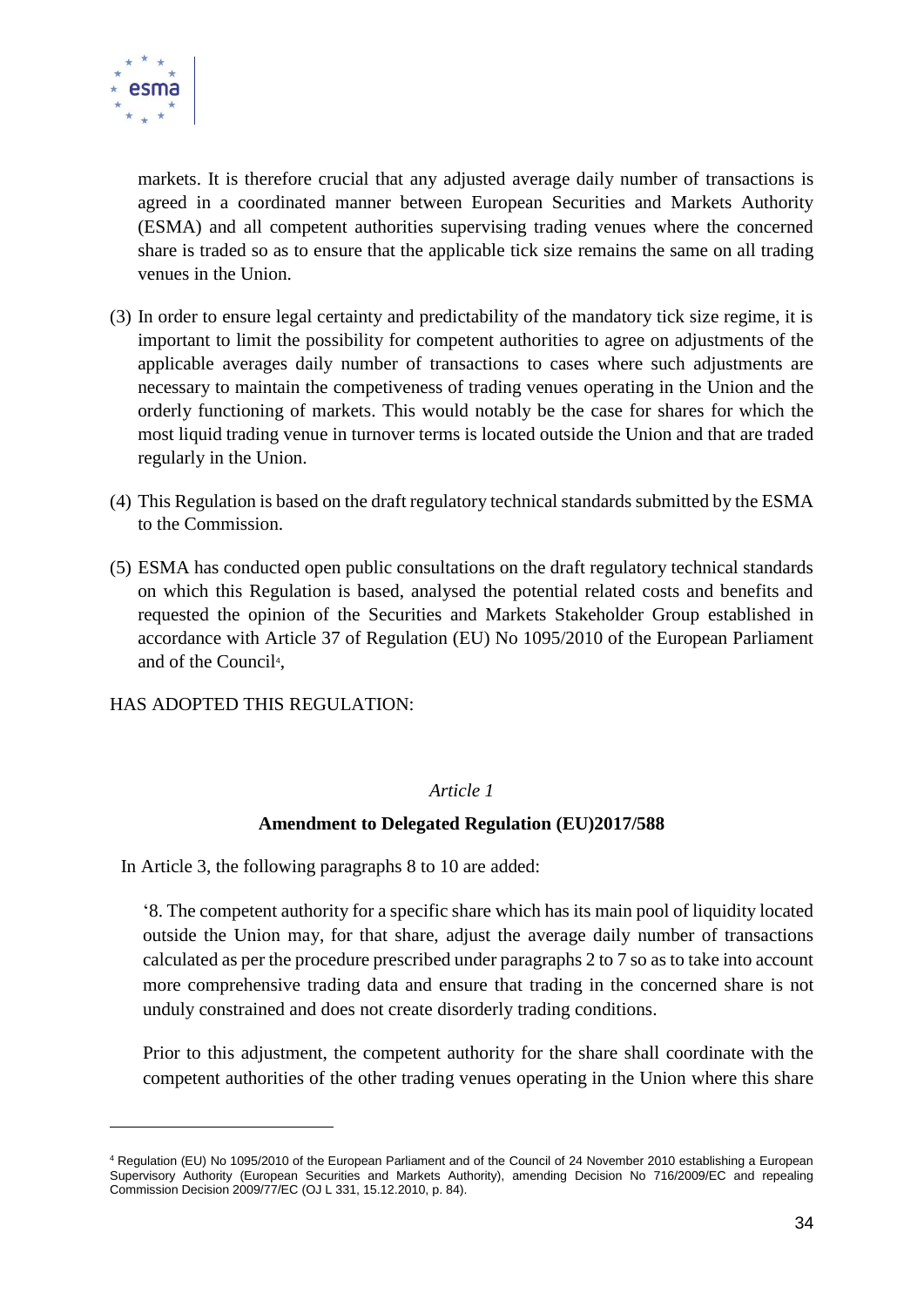

is also traded to ensure that they agree with the proposed adjusted average daily number of transactions. Pending such an agreement between those competent authorities, the average daily number of transactions calculated in accordance with the procedure set out in paragraphs 2 to 7 shall continue to apply.

9. The possibility to make adjustments to the average daily number of transactions as set out in paragraph 8 shall be limited to shares for which the two following conditions are fulfilled:

- (a) the competent authority for the relevant share proposing the adjustment shall be able to reasonably demonstrate, based on numerical evidence, that the most liquid trading venue for that share is located outside the Union;
- (b) the average daily number of transactions calculated in accordance with the procedure set out in paragraphs 2 to 7 is equal to or greater than one.

10. Competent authorities, the day after they agreed on an adjusted average daily number of transactions as set out in paragraph 8, shall communicate this adjusted average daily number of transactions to the trading venues in their respective jurisdiction where the relevant share is admitted to trading or traded.

The trading venues shall apply the adjusted average daily number of transactions the day after it has been communicated to them.

#### *Article 2*

#### **Entry into force**

This Regulation shall enter into force on the twentieth day following that of its publication in the *Official Journal of the European Union*.

This Regulation shall be binding in its entirety and directly applicable in all Member States.

Done at Brussels, []

*For the Commission The President*